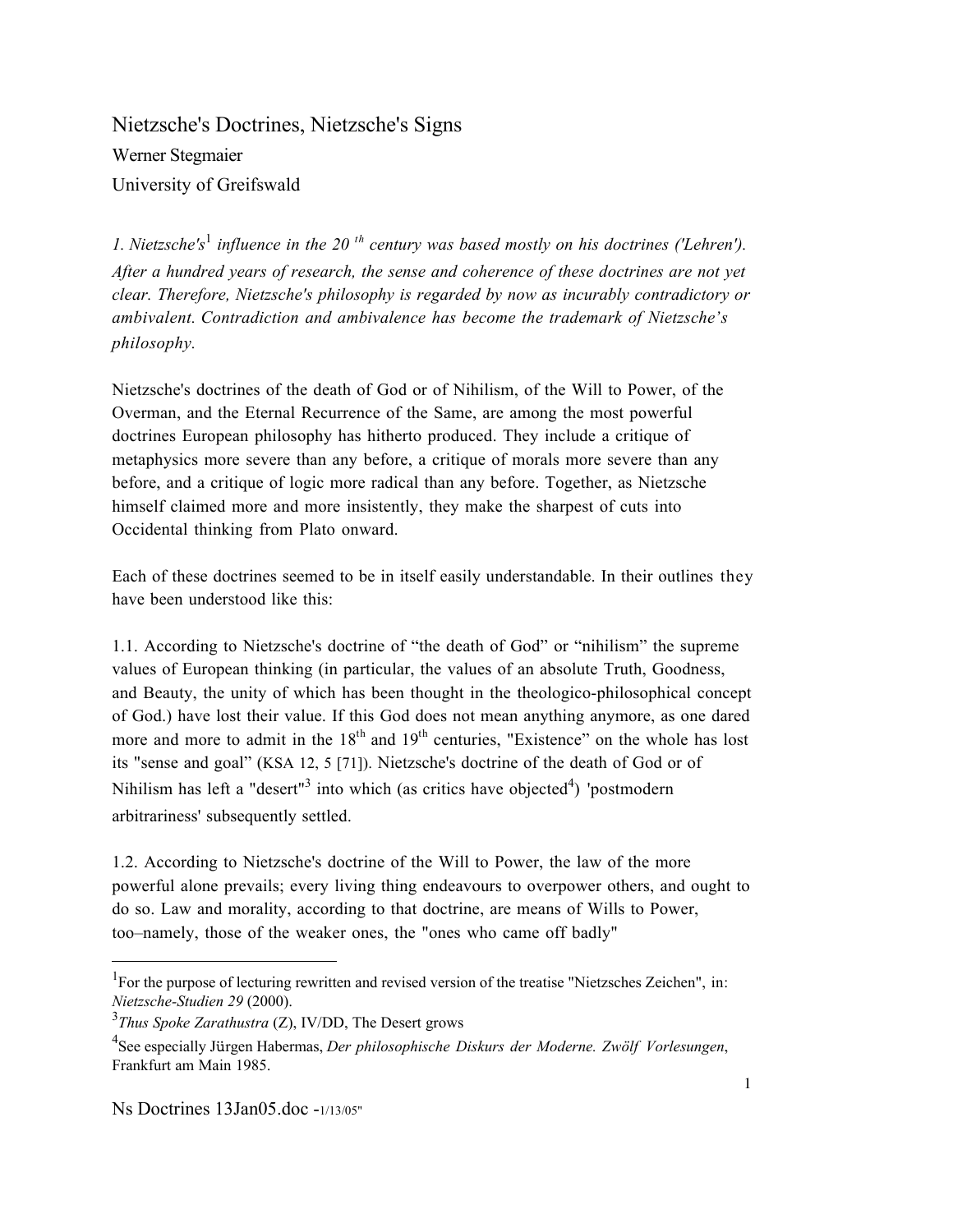("Schlechtweggekommenen"), who could in this way overcome the stronger ones. Law and morality, as critics say, have thus lost their legitimacy.

1.3. According to Nietzsche's doctrine of the Overman, strong individuals ought to rule the mass of weak ones. This doctrine particularly recommended Nietzsche's philosophy to rascism, and remains politically dangerous, as critics object.

1.4. According to Nietzsche's doctrine of the Eternal Recurrence of the Same everything as it is now and as it is connected with everything else will return in an eternal circulation. The meaning of this doctrine, which Nietzsche called his "hardest ("schwerste[n]) thought" (KSA 11, 26[284]) and the "basic conception"6 of *Thus Spoke Zarathustra*, is something he never made clear himself. It is notoriously controversial both in itself and in its relation to the meaning of the other doctrines. The only thing that is clear is that, insofar as it makes an assertion about everything for all eternity, it is metaphysical itself—no less metaphysical than all the former doctrines of European philosophy. That is true for Nietzsche's other doctrines, too. Intended to criticize metaphysics, they contradict themselves; and, lacking recognizable systematic connections, they do not even measure up to the metaphysics they are meant to criticize.

2. Nietzsche therefore has failed as a teacher ('Lehrer'). And he himself allowed his character Zarathustra to fail as a "teacher."

Nietzsche avoided teaching directly himself. In this he followed Plato, who made use of the character of Socrates "as a semiotic," and of the dialogue as a literary form that suspended all doctrines—even the doctrine of "Ideas" attributed to  $\lim_{n \to \infty}$  Nietzsche used the character of Zarathustra and invented his own literary form combining the sound of the "gospel"<sup>8</sup> with the "language of the *Dithyrambus*" <sup>9</sup> and making speeches ("Thus spoke Zarathustra?") with dramatic action. He made his "son" Zarathustra proclaim those doctrines (besides many others), but denied him any success as a teacher. He did not want to be mistaken for him. He therefore wrote to his sister, whom he feared would

<sup>6</sup> *Ecce Homo* (EH), Why I Write Such Excellent Books: Z 1.

<sup>&</sup>lt;sup>7</sup>EH, Why I Write Such Excellent Books: Untimely Meditations, 3. See Werner Stegmaier, "Philosophieren als Vermeiden einer Lehre. Inter-individuelle Orientierung bei Sokrates und Platon, Nietzsche und Derrida," in: Josef Simon (ed.), *Distanz im Verstehen. Zeichen und Interpretation II*, Frankfurt am Main 1995, 214-239.

<sup>8</sup> Cf. Nachlaß Sommer 1886 - Frühjahr 1887, KSA 12, 6[4], 234 ("Zarathustra-gospel" ["Zarathustra-Evangelium"]), and the letter to Paul Deussen, 26 Nov. 1888, KSB 8, 492 ("bible of the future" ["Bibel der Zukunft"]).

 $^{9}$ EH, Why I Write Such Excellent Books: Z 7.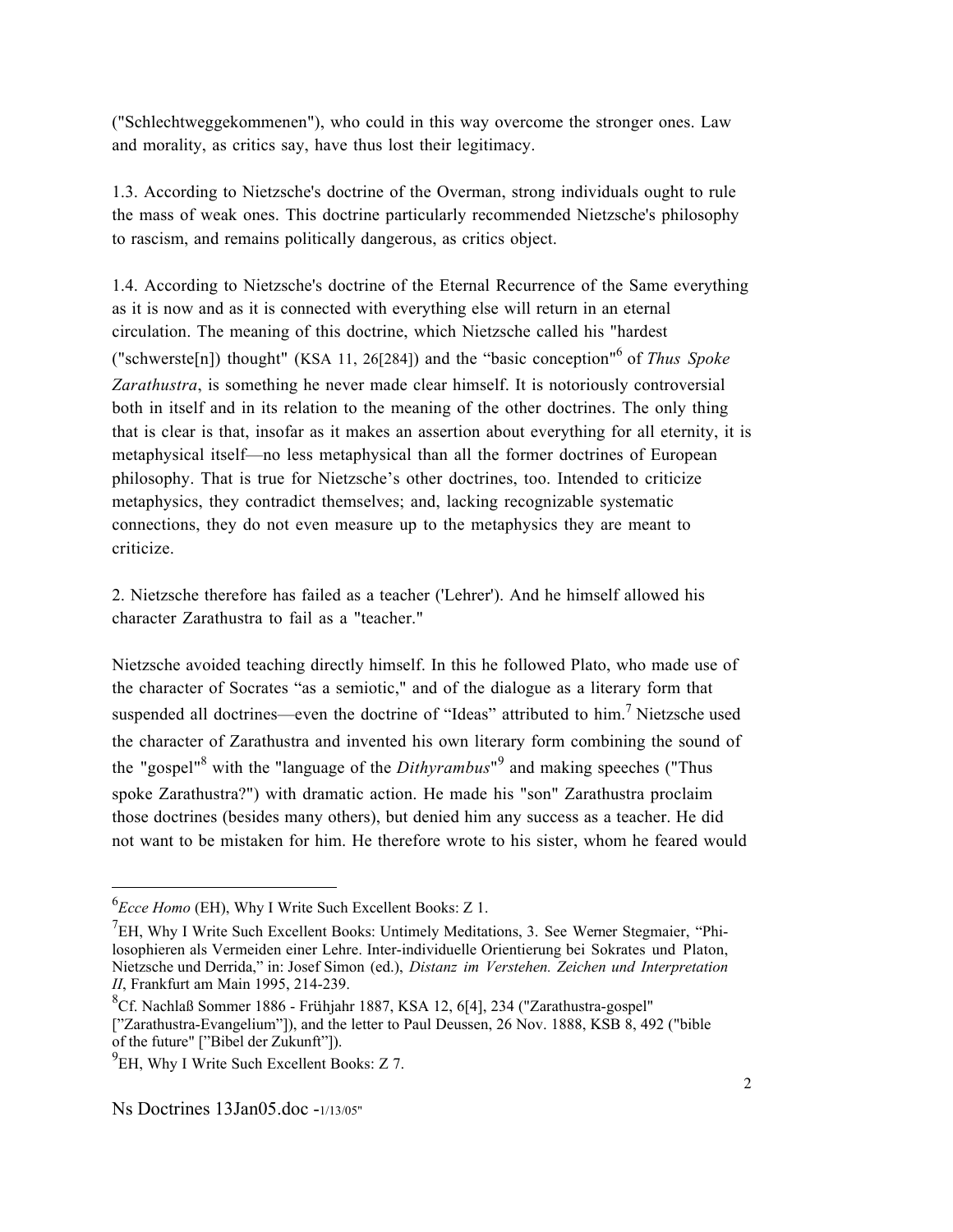do so: "Do not believe that my son Zarathustra expresses *my* opinions. He is one of my preparations and intermezzos."10

Nietzsche makes even Zarathustra proclaim only one of the doctrines mentioned above himself—the doctrine of the Overman, at which the crowd laughs. The doctrine of the "Death of God" he presupposes as well known.<sup>11</sup> An allegory, "Life itself" speaks to Zarathustra about the "secret" of life, the Will to Power.<sup>12</sup> And the doctrine of the Eternal Recurrence of the Same is babbled by Zarathustra's animals, who immediately make a "barrel-organ-song" ("Leier-Lied") out of it. $^{13}$ 

Before *Thus Spoke Zarathustra* Nietzsche had put the doctrine of the Death of God into the mouth of a mad man (GS 125). After *Thus Spoke Zarathustra* he did not speak of the doctrine of the Eternal Recurrence any longer in his published works except *Ecce Homo*. The doctrine of the Overman is mentioned only in passing; and the doctrine of the Will to Power appears only in "polemic writings." Their goal was, avowedly, not truth, but effect. The more his philosophy is considered ambivalent, the more one cannot be sure on what one can rely.

*3. Instead of teaching Nietzsche makes Zarathustra give "Signs" ("Zeichen") and follow Signs. He himself trusted in his "manifoldest art" to "communicate by Signs" (sich "durch Zeichen mitzuteilen") [EH Books 4]. So Zarathustra's doctrines, including their failing, are to be understood as Signs.*

Nietzsche notes for the fourth and last part of *Thus Spoke Zarathustra*:

—to speak through pictures, dances, sounds and taciturnities: and what would be the world for, if the entire world were not signs and parables!<sup>14</sup>

In order to make all the world into signs and parables Nietzsche designs *Thus Spoke Zarathustra* as a work of fiction, and lets it come to an end by a section entitled: "The Sign." He fashions Zarathustra as a character able to "understand" the signs of others

 $10$ Letter to Elisabeth Nietzsche, 7 May 1885 (KSB 7, 48).

<sup>11</sup> "... nothing heard about, that *God is dead*!": Z, Preface, 2. Cf. *Gay Science* (GS) 125.

 $12$  Z II, On Self-overcoming

 $13$  Z III, The Convalescent. - Cf. Werner Stegmaier, "Anti-Lehren. Szene und Lehre in Friedrich Nietzsches *Also sprach Zarathustra*", in: Volker Gerhardt (ed.), *Klassiker auslegen: Friedrich Nietzsche, Also sprach Zarathustra*, Berlin 2000.

<sup>14</sup> Nachlaß Winter 1884-85, KSA 11, 31[51]. Cf. already Nachlaß Ende 1883, KSA 10, 22[3], 627: "And what for is all nature created, if not so that I have signs with which I can *talk* to the souls!"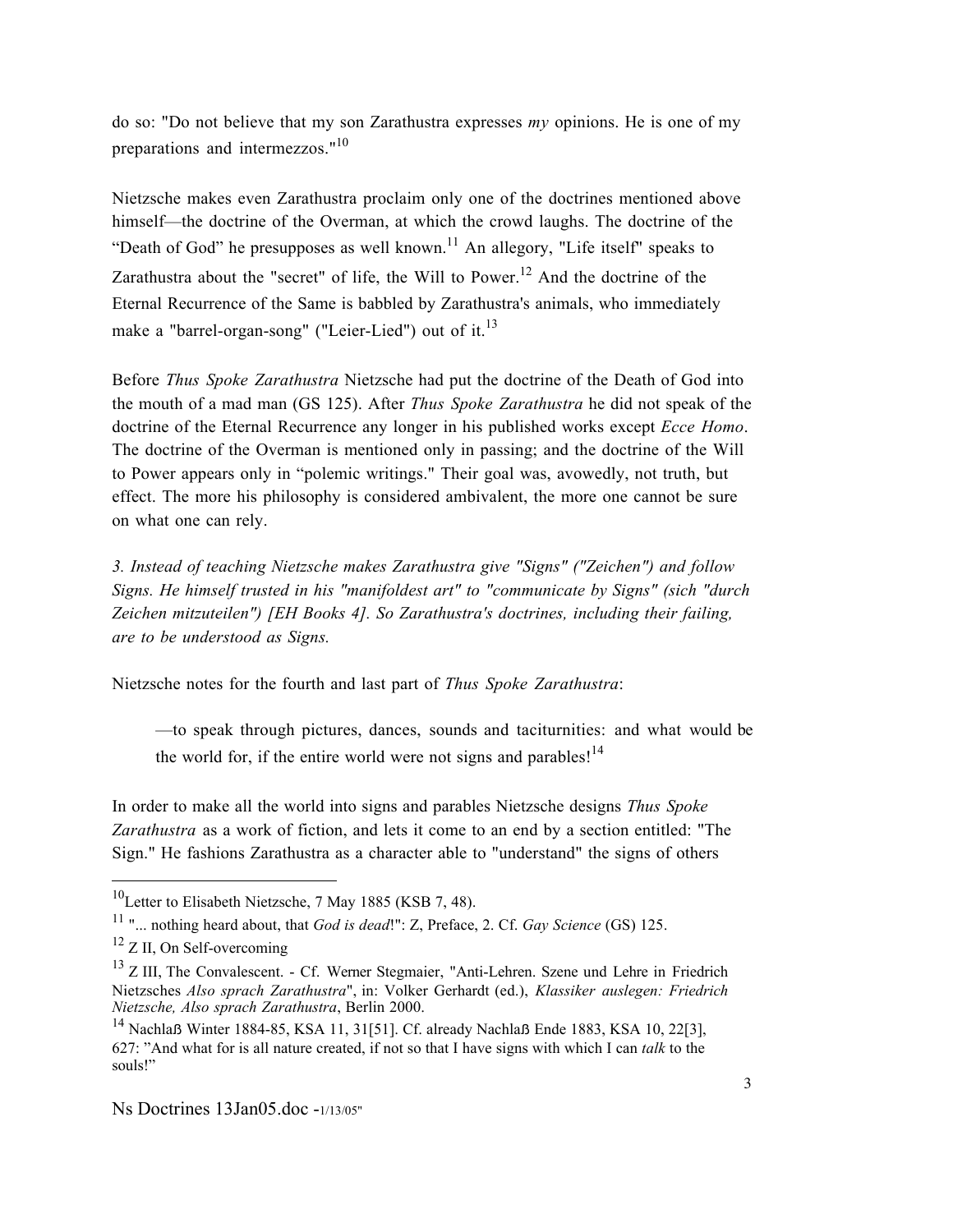better than anyone else, and to "give" signs to others, enabling them to create new "laws" and new standards of thinking and acting on their own.<sup>15</sup> He makes Zarathustra act on behalf of signs, wait for *his* sign he only is able to understand in his way.16 In that respect, his Zarathustra is similar to Socrates, and Jesus too.

Not only *Thus Spoke Zarathustra*, but also Nietzsche's kind of philosophy as a whole ought to be understood therefore less in terms of his doctrines than in terms of his use of signs. It is our first hermeneutic duty to attribute contradiction not to others, to the texts, but to our own interpretation of the others, of the texts. I will try to make clear that there are no contradictions in Nietzsche's philosophy on the level of signs. Nietzsche himself, who kept on being a severe critic of his own philosophy, also never found contradiction in it.

*4. Before* Thus Spoke Zarathustra *Nietzsche had conceived Thinking (Denken) in the perspective of Signs (Zeichen). He developed this philosophy of Signs afterward continually. According to It, Signs are the only accessible "Surface" ("Oberfläche") of all* Geschehen *(becoming or happening), which is as such inaccessible. This* Geschehen *includes Thinking, too.*

The standpoint of signs is not present in Nietzsche's work from the beginning. In his early period he foregrounds images, metaphors and symbols, which he supposes to be the sources of concepts.<sup>17</sup> Image, metaphor, symbol, and sign here are interchangeable. In

<sup>&</sup>lt;sup>15</sup> Cf. Z I, The New Idol ("This sign I give you ..."), Z II, The Child with the Mirror ("Truly, all to well I understand the dream's sign and admonition"), Z II, The Priests ("And once Zarathustra gave his disciples a sign and spoke these words towards them…", Z II, The Land of Culture ("Truly, you could not wear a better mask, who you are present, then your own face! Who could recognize you! – Covered by the signs of the past, and also these signs over-painted by new signs: so you have very well hidden yourself from all sign-interpreters" – except Zarathustra. About "sign giving" ("Zeichen geben") cf. already earlier *Daybreak* (D) 96, D 341, D 348.

<sup>&</sup>lt;sup>16</sup>Cf. Z III. Involuntary Bliss ("So everything shouted to me in signs 'it is time!' ..."), Z III, Old and New Tables ("That I now wait for: because now the signs first have to come, that it is my hour ..."), Z IV, The Sign ("To my work I will get, to my day: but they do not understand, which are the signs of my morning, my pace ..." – "'The sign comes', said Zarathustra ...").

 $17$ Nietzsche here is strongly oriented at musical expression, following Schopenhauer and many other sources. Cf. the initial works of Sarah Kofman, *Nietzsche et la m*é*taphore,* Paris 1972, Philippe Lacoue-Labarthe, "Der Umweg" [frz. Or.: Le détour, 1971], in: Werner Hamacher (ed.), *Nietzsche aus Frankreich,* Frankfurt am Main, Berlin 1986, 75-110, chaining to her Paul de Man, "Rhetoric of Tropes (Nietzsche)", in: id., *Allegories of Reading,* New Haven, London 1976, then the monographs of Claudia Crawford, *The Beginnings of Nietzsche's Theory of Language*, Berlin, New York 1988 (Monographien und Texte zur Nietzsche-Forschung, Bd. 19), and Thomas Böning, *Metaphysik, Kunst und Sprache beim fr*ü*hen Nietzsche,* Berlin, New York 1988, finally the contributions of Ernst Behler, Tilman Borsche, Diana Behler, Rudolf Fietz und Detlef Otto in: Tilman Borsche/Federico Gerratana/Aldo Venturelli (eds.), *'Centauren-Geburten'. Wissenschaft, Kunst und Philosophie*, Berlin, New York 1994 (Monographien und Texte zur Nietzsche-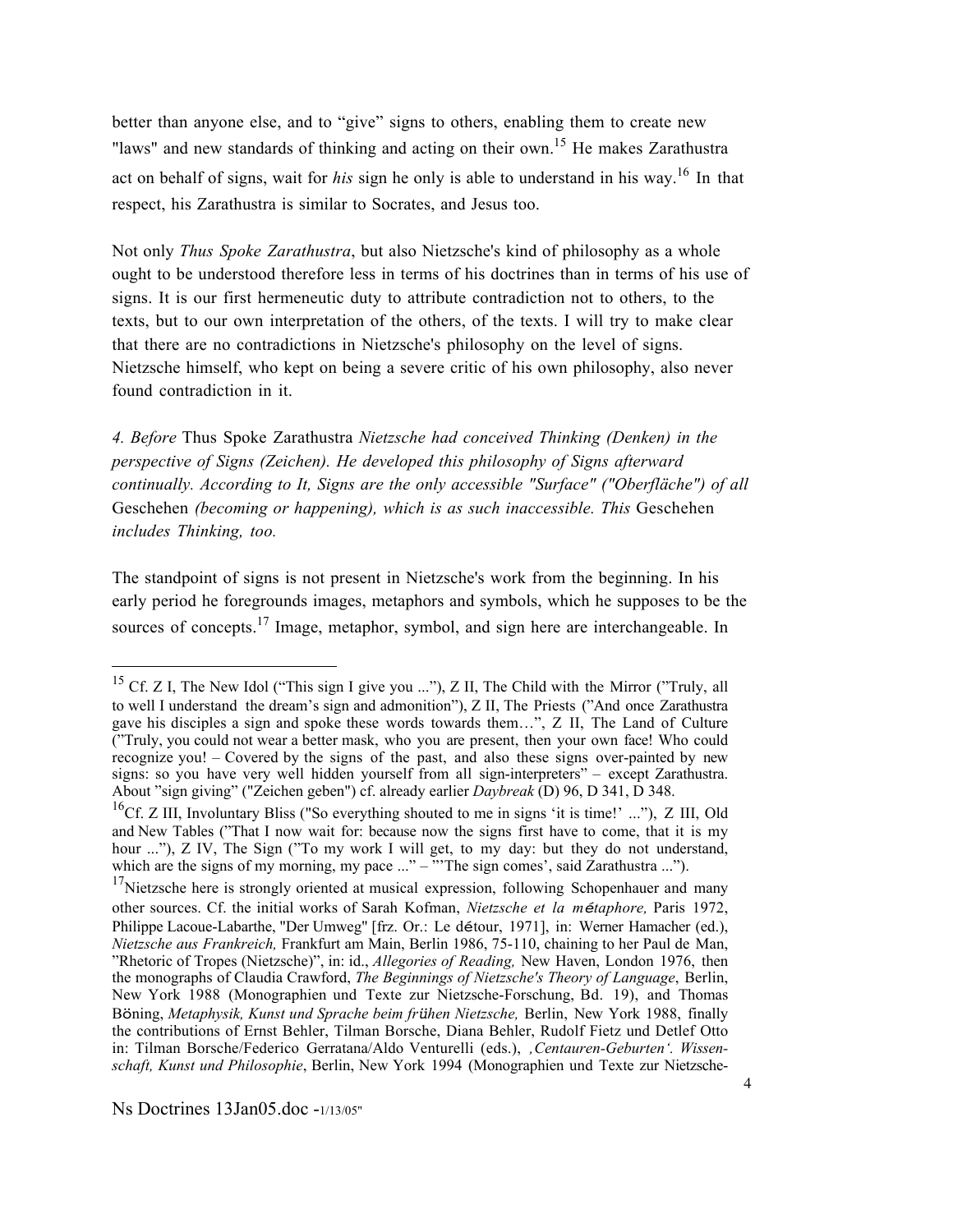his middle period the concept of symbol—which in Nietzsche is closely linked to the Schopenhauerian metaphysics of Will—is increasingly replaced by the concept of sign. A "symbol" was in Nietzsche's mind something "extensive" ("umfassend") which is bound to "make out an entire world of profundity, power and beauty" (HL 6, KSA 1, p. 292). He does not attribute such an aura to the "signs". They are "just" ("nur") signs to him, as abstract and pale as concepts, and are not to be distinguished from them—not even in the sense that signs denote concepts. Concepts *are* signs, according to Nietzsche, and signs are not signs *for* something, but *of* something. In autumn 1880 he noted:

The thought itself, as well as the word, is only a sign: A congruence of the thought and the real is out of question. The real is some kind of instinctive movement (KSA 9, 6[253]).

## And a bit later:

The feeling of subjectivity is growing to such an extent as we are building the world of the same things by memory and imagination. We are inventing ourselves as a unity in this self-constructed world of pictures, as the remaining in the fluctuation. But it is an error: We are equating signs and signs and conditions as conditions. (KSA 9, 6[349])

According to Aristotle, who dominated the thinking of Thinking for millennia, signs are signs for "ideas" by which "the real" is thought.<sup>20</sup> According to Nietzsche they are signs of something which itself is incomprehensible, signs of "some instinctive movement" ("irgend einer Triebbewegung"). A hint for that was a phenomenological study that Nietzsche recorded in a later note titled "The Involuntary in Thinking" ("Das Unfreiwillige im Denken"):

The thought just appears, often mixed up and obscured by a crush of thoughts. We are pulling it out, we are cleaning it, we are putting in on his feet and we are looking, how it *walks* -- everything very quickly! We are then holding court about it: thinking is a kind of exercise of justice, in which there is an examination of witnesses. What *does it mean*?, we are asking and are calling for other thoughts. This means: The thought is not taken as directly certain, but only as a *sign*, a question mark. The experimental fact of every observer not remaining on the surface is that every thought is first ambiguous and alternating, and itself only an *occasion* for multiple interpretations and arbitrary fixing. —The origin of the thought is hidden to us; there is a great probability that it is a *symptom* of a more extensive condition, like every feeling -: in

Forschung, Bd. 27), and after all Detlef Otto, "(Kon-)Figurationen der Philosophie. Eine metaphorologische Lektüre von Nietzsches Darstellungen der vorplatonischen Philosophen", in: *Nietzsche-Studien 27* (1998), 119-152, in each case also indicating further literature.

<sup>20</sup> Cf. Aristotle, De int. 1, 16a1-18.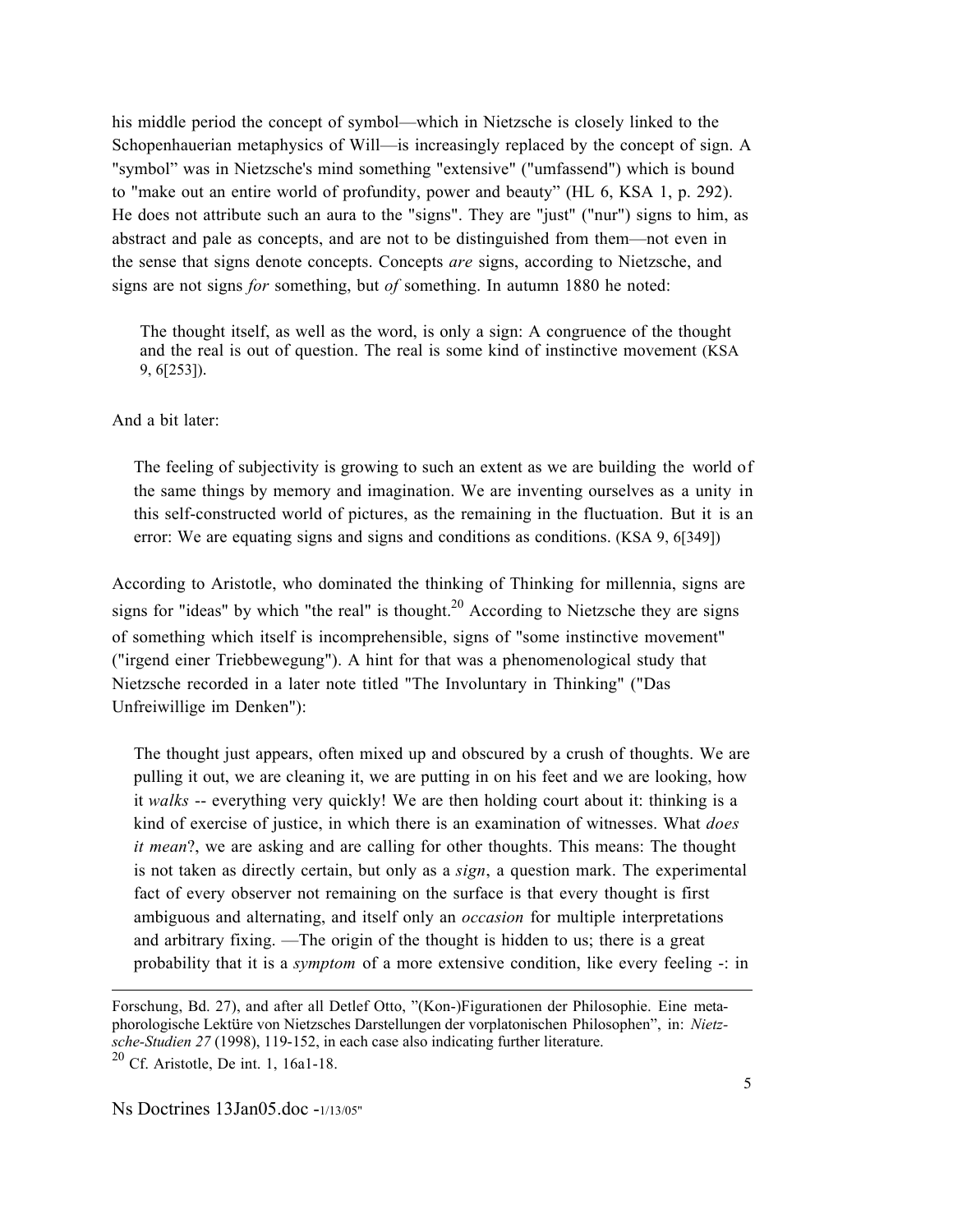the fact that just this one comes and no other, that just this one comes with this bigger or lesser brightness, sometimes secure and imperious, sometimes unsecure and needing support, all in all always worrying and disturbing, asking -- for the consciousness each thought is a stimulant—in all this something of a total condition expresses itself in signs." $^{21}$ 

If all thoughts are "only signs," the thought of "subject", of the "ursprünglichsynthetische Einheit der transzendentalen Apperzeption" that thinks, according to Kant, "the real" ("das Wirkliche") is also just a sign—but a special sign: the sign for that which uses signs on its own. While Kant passed over from the ontological to a transcendental point of view, Nietzsche now passes over from the transcendental point of view to a semiological one. Compared with both Aristotle and Kant, he differs in his attitude toward certainty (Gewißheit).<sup>22</sup> While both tried to save the unambiguity of thoughts and by this their teachability, Nietzsche declares himself for the ambiguity of signs: he primarily conceives them as "marks" ("Anzeichen"), "indicating signs" ("andeutende Zeichen"), "question marks", "symptoms."<sup>23</sup>

The cardinal point of his philosophy of signs is the concept of "surface" ("Oberfläche"). Nietzsche uses it in the way one speaks today about the surface of a computer program: signs on a screen, with which the user works. *How* —by which means and processes—the signs appear on the screen usually remains unknown to him, and can—even must—remain unknown to him as long as he is working with them. In that sense the "world" of conscious thinking, according to Nietzsche, is "a surface- and sign-world" ("eine Oberflächen- und Zeichenwelt") [GS 354]. "Consciousness", he emphasizes at last in *Ecce homo*, "*is* a surface."25

<sup>21</sup> Nachlaß Sommer - Herbst 1884, KSA 11, 26[92]. Slightly elaborated repetition in: Juni - Juli 1885 (KSA 11, 38[1]).

<sup>22</sup>See Nachlaß April - Juni 1885, KSA 11, 34[249]: "I think differently about ignorance and uncertainty."

<sup>23</sup> Cf. *Beyond Good and Evil* (BGE) 32; Nachlaß Sommer - Herbst 1884, KSA 11, 26[92]; Nachlaß Herbst 1885 - Frühjahr 1886, KSA 12, 1[61], 7[1]). See already earlier *The Birth of Tragedy* (BT) 14 ("a sign of doubt about the boundaries of logic nature" ["Zeichen einer Bedenklichkeit über die Grenzen der logischen Natur"), BT 23, UM I, 12 ("sign of their reign" ["Zeichen ihrer Herrschaft"]), UM II, 8, DW 3 ("sign of truth" ["Zeichen der Wahrheit"], "sympton" ["Anzeichen"]), DW 4 ("indicating sign" ["andeutendes Zeichen"]), UM IV, 8, UM IV, 11 ("sign of Wagner's art"), *Human All To Human* (HH) 35, HH 45 ("sign of benignity" ["Zeichen der Güte"]), HH 326 ("sign of disdain" ["Zeichen der Verachtung"]), HH 341 ("sign of little notice" ["Zeichen von geringer Beachtung"]), HH 348 ("sign of power" ["Zeichen von Macht"]), HH II WS Prologue ("sign of consent" ["Zeichen des Einverständnisses"]), D 91 ("all kinds of ambiguous signs" ["allerhand vieldeutige Zeichen"]), D 371 ("sign of suffering" ["Zeichen des Leidens"]), GS 83.

 $25$  EH, Why I am So Clever, 9.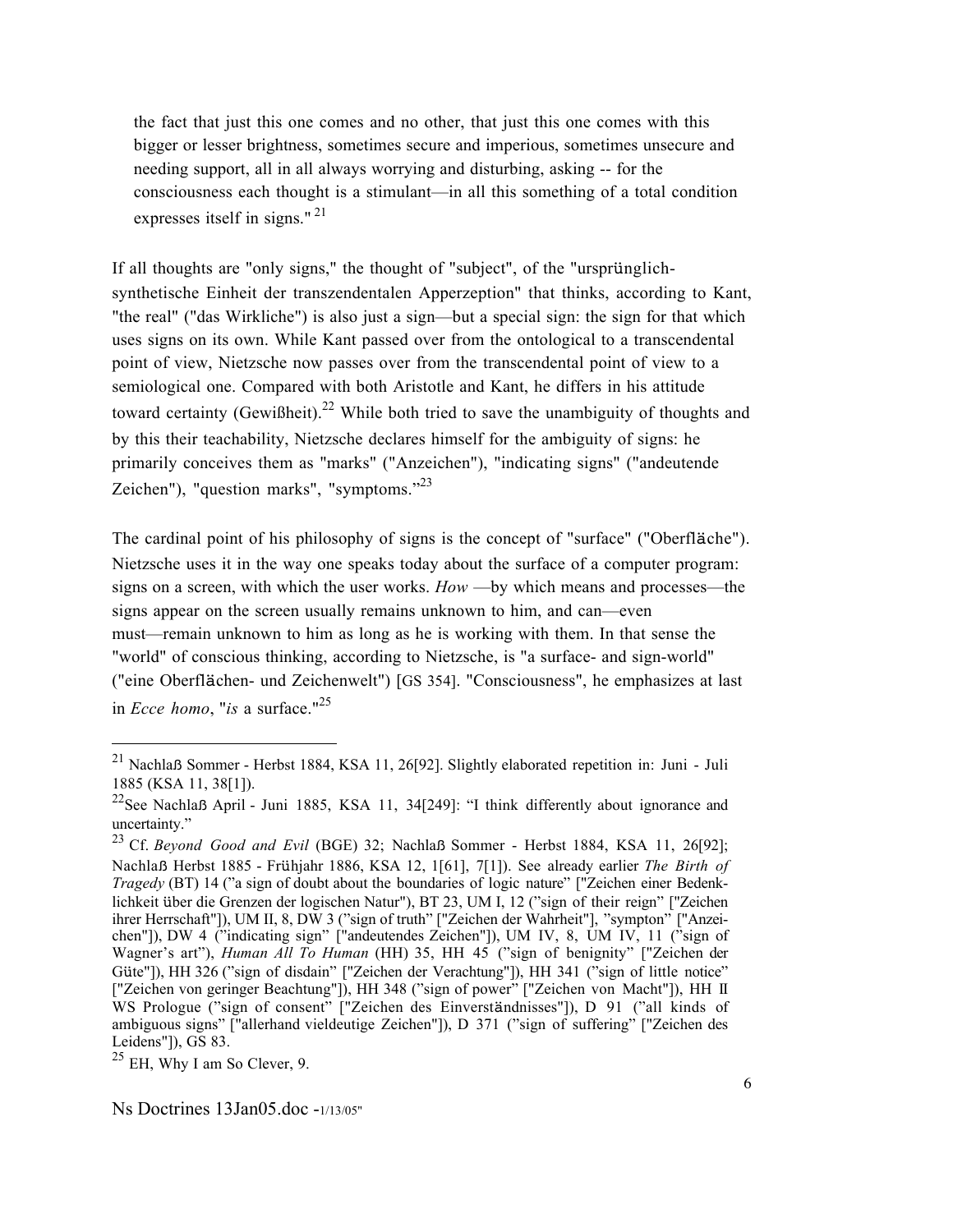The surface, however, is only visible as a whole; there is, as Nietzsche writes, always "a whole surface of the whole consciousness." Therefore you cannot trace back single signs to single sources, nor can you determine what they are signs for. Nevertheless the *Geschehen* is "really" ("eigentlich") connected there -- not in Thinking, as European philosophy wished to believe. In his notes Nietzsche further writes:

The really connected events happen below our consciousness: The appearing series and one-after-the-others of feelings, thoughts, etc. are symptoms of the real events! -- Under each thought lies an emotion. *Each thought*, each feeling, each will is *not* born from One particular desire, but it is a *all-over-condition*, an entire surface of the entire consciousness, and it is the result of an immediate power-fixing of all the desires constituting us, i. e. of the at the moment ruling desire as well as of the obeying or the resisting one. The next thought is a sign, how the total powercondition has shifted in the meantime. (KSA 12, 1[61])

According to Nietzsche Thinking is superficial, but not in a pejorative sense: as far as thoughts come up as "a whole surface of the whole consciousness." Thinking has its own laws, and in that respect is autonomous; but as far as it is initiated and orientated every time anew by something which is inaccessible to him and which Nietzsche (and Kant) call "Affekte" (emotions), it is heteronymous. By using its signs *for* something else, symbolizing something, it is at the same time sign *of* something else, it is symptomatic. The surface therefore is no lack of depth, it is not (using an expression of Heidegger) deficient (defizient). It is both sufficient and necessary for orientation and communication, that is: their necessary and sufficient condition.

## *5. Thinking as a use of signs is, according to Nietzsche, an "art of schematizing and abbreviating" ("Schematisir- und Abk*ü*rzungskunst"), even in science and logic.*

Nietzsche looked upon Thinking in a consequently pragmatic way. "The whole apparatus of cognition," he wrote in his later notes, "is an apparatus of abstraction and simplification - not pointed at knowing but at *seizing* things [?]" ("ist ein Abstraktionsund Simplifikationsapparat - nicht auf Erkenntniß gerichtet, sondern auf *Bem*ä*chtigung* der Dinge [?]") (KSA 11, 26[61]). Everyday orientation always is toward action. It is less important what "things" are, than how to cope with them, and to cope with them quickly. Therefore, orientation usually keeps to rough, extremely simplified schemes. Nietzsche proposes to "relearn" and to conceive the shaping of concepts and the memory from that point of view. He tries to understand both of them as *abstracting* in the literal meaning of the word: as a skinning, removing, "emphasizing and ever anew underlining [a] basic scheme and leaving out the secondary features" (KSA 11, 26[94]).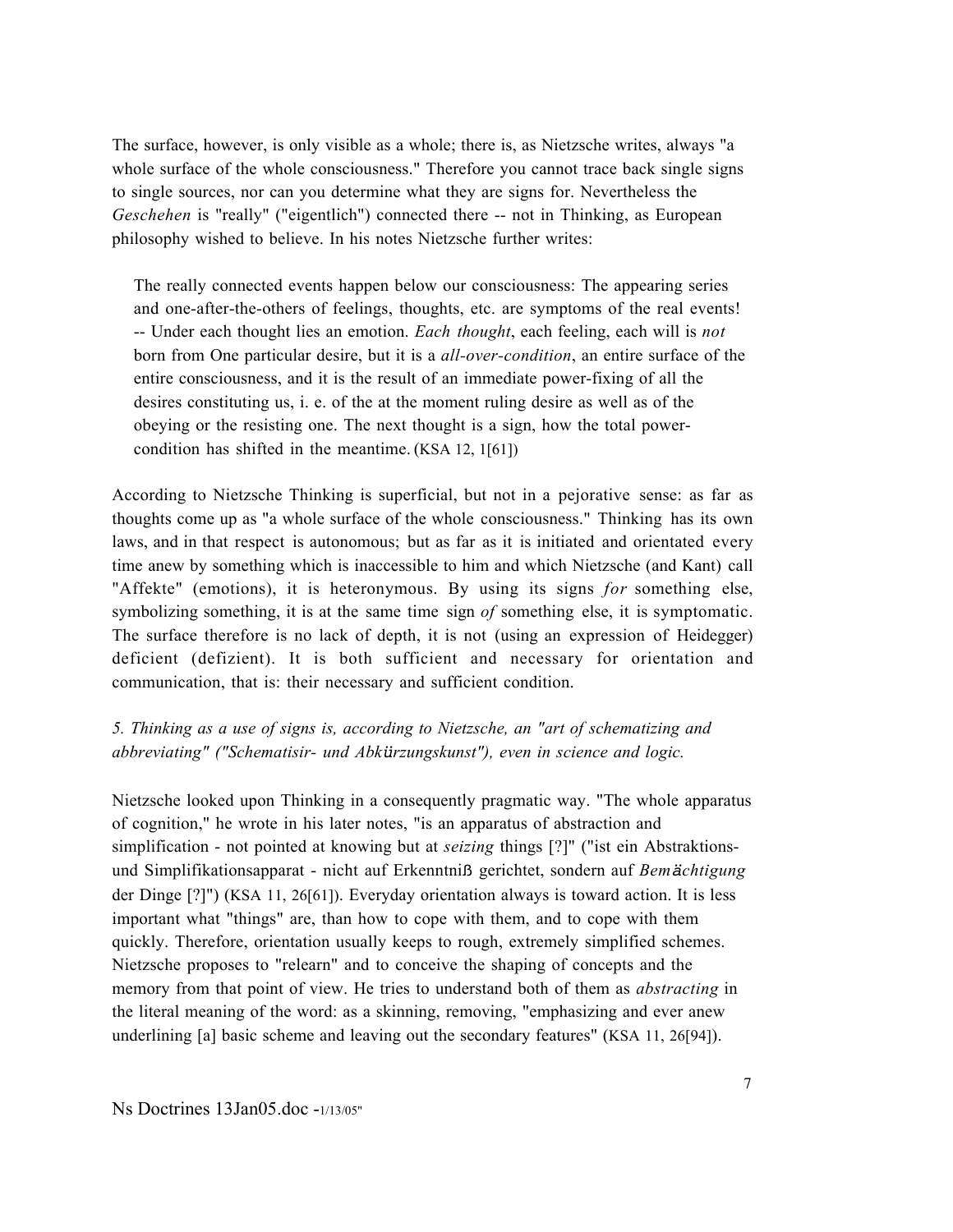Abstracting then is "a wholy **active** *making-up*" ("Zurechtmachen"),<sup>29</sup> a simplifying for the surface of acting. This is possible only by means of signs, of a "sign-apparatus" ("Zeichen-Apparat").30 It reduces the *Geschehen* which is "complicated in an unspeakably different manner" ("unsäglich anders complicirt"), $31$  to clues (Anhaltspunkte) for the orientation or, as Nietzsche says, for the "total-perspective" ("Gesamt-Überschau"),  $32$  which makes it possible to "get a handle on" what is happening (das Geschehen 'in den Griff zu bekommen').

So the main effort of Thinking is not—as the European philosophy supposed with scientific thinking in mind—determining and systematically ordering concepts as thoroughly as possible in order to open up the truth of things, but—on the contrary—a resolute passing over, leaving out, "shooing away" ("Wegscheuchen") of differences and "single facts" ("Einzel-Tathsachen"), in order to seize or to "command" ("Befehlen") what is going on (das Geschehen).

As a general does not want to and must not hear about many things for not losing the total perspective, there must be also in our conscious mind *above all* an excluding, a shooing away desire, a selecting one, which makes appear only *some* facts. The consciousness is the hand the organism grasps the most far with: it must be a firm hand. Our logic, our sense of time, sense of space are enormous abilities of abbreviation, with the purpose of commanding. A notion is an invention, to which nothing does *completely* correspond, but many things a little bit. Such a sentence: "two things, identical to a third one, are identical themselves", takes 1) things 2) identities for granted: both of them do not exist. But with this invented, fixed world of notions and numbers man gets an instrument to take possession of enormous quantities as if he used signs, and to write it into his memory. This apparatus of signs is his superiority, just he because goes away from the single facts as far as possible. The reduction of the experiences to *signs*, and the always bigger quantity of things which can be conceived like this, is his *highest power*. Intellectuality as the ability to be the master of an enormous quantity of facts by signs. (KSA 11, 34[131])

Nietzsche here sums up the abstraction and simplification of the *Geschehen* in the expression "ability to abbreviate" ("Abbreviatur-Fähigkeiten"), later just as

<sup>29</sup> Nachlaß Sommer - Herbst 1884, KSA 11, 26[114].

<sup>30</sup> Nachlaß April - Juni 1885, KSA 11, 34[131].

<sup>31</sup> Nachlaß April - Juni 1885, KSA 11, 34[249].

 $32$  Nietzsche uses the notion 'orientation' only marginally. Cf. about KSA 12, 7[1]. This applies also to Wittgenstein, who works with the notion of "clear display" ("übersichtlichen Darstellung") : "The notion of clear display is of fundamental meaning for us" ("Der Begriff der übersichtlichen Darstellung ist für uns von grundlegender Bedeutung" (*Philosophical Investigations/Philosophische Untersuchungen*, §122).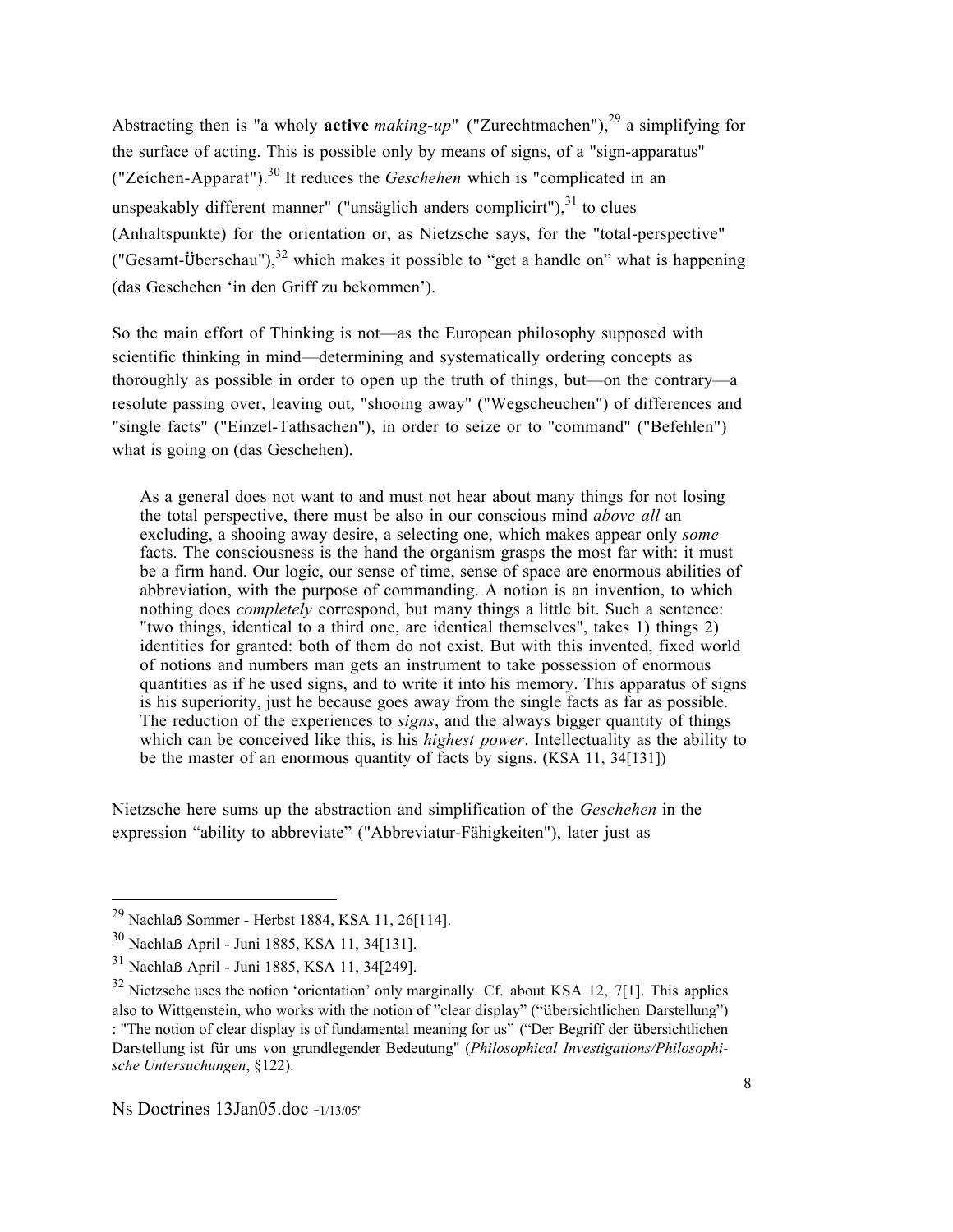"abbreviation" ("Abkürzung").<sup>34</sup> According to that, Thinking is an "art of schematization and abbreviation, a coping of the diversity by an art of expression, —no 'Understanding' but a denoting for the purpose of *communication*."<sup>35</sup>

"'Understanding'" would be the insight into the *Geschehen* itself, its "nature," its "truth." Such an insight is, according to Nietzsche, beyond the reach of Thinking as an "art of schematization and abbreviation."

This does not mean we could not distinguish "true" from "false." The distinction of true and false is constantly used in science as well as in every-day communication. The sign approach does not make it impossible but rather, on the contrary, and for the first time, makes it plausible. As "adaequatio rei et intellectus" "truth" means an alignment of Thinking and that which is thought about, concept and object, proposition and fact. Such an alignment is paradoxical, for Thinking and the thought-about, concept and object, proposition and fact are at the same time supposed to be of a different kind. The sign approach instead makes, as Nietzsche notes, the distinction of "false" and "true" conceivable as "'*abbreviations of the signs*' in contrast to the signs themselves."36 This sort of abbreviation goes on by "the invention of signs for entire kinds of signs," in this case first by the invention of language-signs or language-schemes for schemes of perception, and then of language-signs for language-signs: While it remains unclear how to compare and align facts and propositions, signs can be no doubt applied to signs, aligned to signs, abbreviated by signs.

"Truth" presupposes language, language-signs. It is a special criterion of orientation relevant only in special situations, and language, language-signs, words are not sufficient to communicate easily and quickly. Communication essentially belongs to orientation; orientation always includes orientation by orientation *of others*: this is how Nietzsche, as I will argue later, mainly conceives of orientation. To communicate, it is not enough, he writes in *Beyond Good and Evil* 268, "to use the same words in order to understand one another: we must also employ the same words for the same kind of internal experiences, we must in the end have experiences in *common."*

<sup>34</sup> Nietzsche uses the noun "abbreviation" ("Abkürzung") first Nachlaß April-Juli 1885, KSA 11, 34[249] and 38[2].

<sup>35</sup> Nachlaß Sommer 1886 - Herbst 1887, KSA 12, 5[16]. – For the current systematical meaning cf. Werner Stegmaier, "Weltabkürzungskunst. Orientierung durch Zeichen", in: Josef Simon (ed.), *Zeichen und Interpretation*, Frankfurt am Main 1994, 119-141.

<sup>36</sup> Nachlaß Herbst 1885 - Frühjahr 1886, KSA 12, 1[28]. Cf. to this note Josef Simon, *Philosophie des Zeichens*, Berlin/New York 1989, 131 f.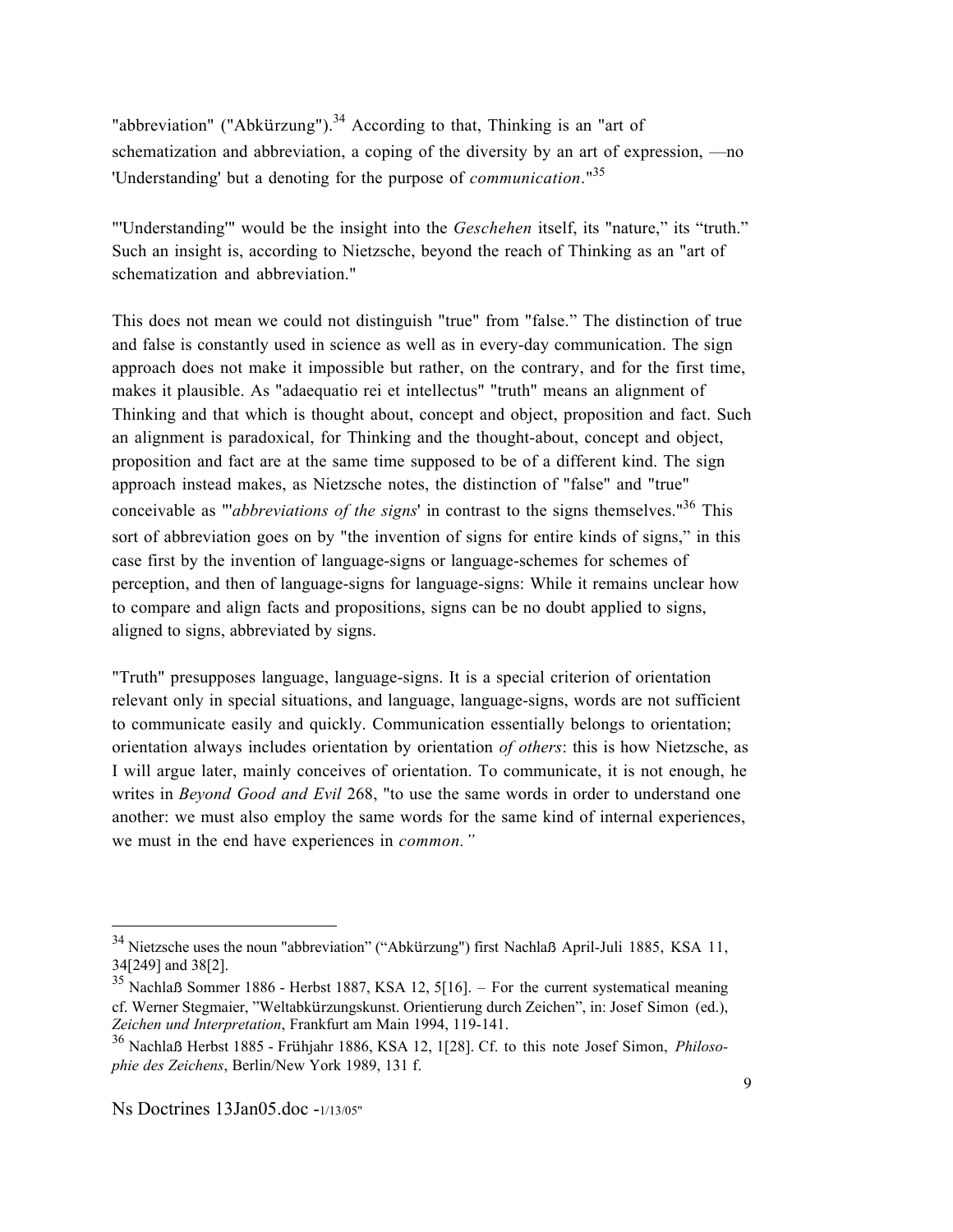Only where we have experiences in common can we express ourselves easily and quickly: "when people have lived long together under similar conditions (of climate, soil, danger, requirement, toil) there *originates* therefrom an entity that 'understands itself' - namely, a people."

We understand each other "more and more quickly" ("schnell und immer schneller") the more we have experiences in common, and find a language that does an ever better job of abbreviating them: "the history of the language" can so be understood as "the history of a process of abbreviation". In that process the "meanings" ("Bedeutungen") of the signs usually remain undefined; the signs are given no general meaning that could be fixed in dictionaries and learned there. Instead we have learned from common experiences and common life-conditions to use the signs in a way that enables us to learn and to respect the minds of other individuals or, in brief, to use the signs inter-individually.

This would be impossible if general meanings of signs were explicitly defined. Science, which works on such definitions, is a special case, and not the ideal case, not the standard of orientation and communication, as European philosophy would have it. Nonetheless science fits into Nietzsche's sign approach. For working on orders of signs that can be explicitly defined, science has to be kept free from the urgency that every-day orientation to action entails: only by means of special institutions is there free play and time for definitions. Nevertheless science cannot cut loose completely from every-day orientation and communication: it needs them internally and externally to introduce its signs. In any case it can not get beyond signs: even science, Nietzsche says, has only signs, and its explicitly defined "sign-language which puts together all observable 'laws' does not *explain* [?] *anything*—it is just a sort of *shortest* (most abbreviated) *description* of the *Geschehen*" ("Zeichensprache, welche alle beobachtbaren 'Gesetze' zusammenbringt, *erkl*ä*rt [?] nichts*—es ist nur eine Art *k*ü*rzester* (abgekürztester) *Beschreibung* des Geschehens") (KSA 11, 26[227]). Explicit definitions of the meanings of signs do not open up the "true" *Geschehen*, they only create different conditions of abbreviation, by which the use of the distinction "true" and "false" now can be explicitly defined.

The greatest brevity of abbreviation, Nietzsche says, is achieved by logic as means of science. "Its nature" ("[I]hr Wesen"), he notes, is "not discovered"; most likely it seems to him to be the "art of *denoting unambiguously*" ("Kunst der *eindeutigen Bezeichnung*").<sup>38</sup> Its "apparatus of simplification" achieves a "*sign-script* and *communicability* and *rememberability* of the logical occurrences" ("*Zeichenschrift* und *Mittheilbarkeit* und *Merkbarkeit* der logischen Vorgänge"); it creates completely unambiguous signs that do not derive from individual experiences in any way.

<sup>38</sup> Nachlaß Ende 1886 - Frühjahr 1887, KSA 12, 7[34].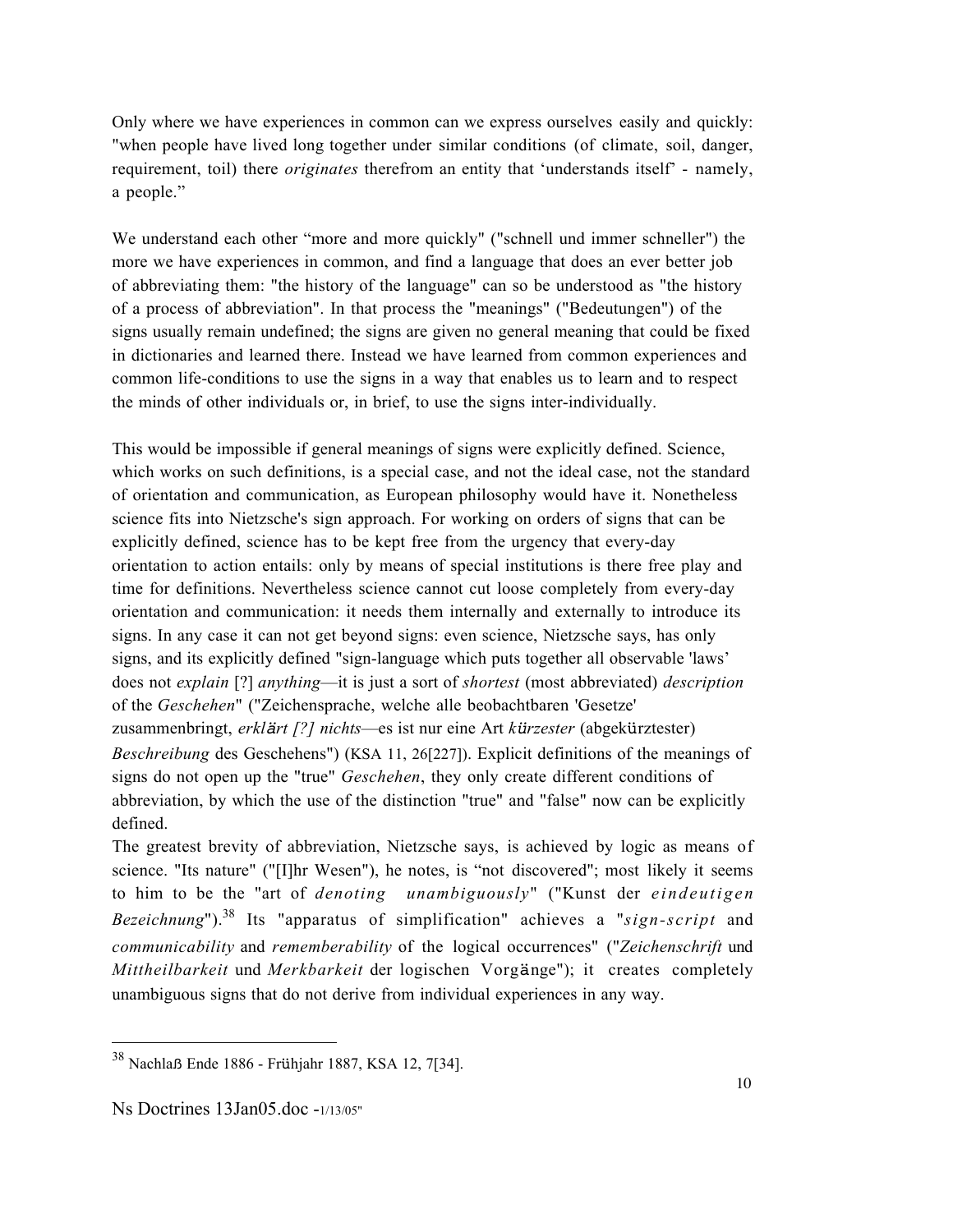Nietzsche appreciates logic. "Logic and applied logic (like mathematics)" belong "to the tricks of the ordering, overcoming, simplifying, abbreviating power [?] called life." They too are "something practical and useful, namely life-keeping, but therefore not yet in the least something 'true' [?]" ("etwas Praktisches und Nützliches, nämlich Leben-Erhaltendes, aber ebendarum auch nicht im Entferntesten etwas 'Wahres'").<sup>39</sup> As soon as we consider logic to be more than just an "art of *denoting unambiguously*", it becomes the "model of a complete *fiction*" ("Muster einer vollständigen *Fiction*").<sup>40</sup>

Philosophy as a whole does not aim at creating special sign-languages such as the signlanguages of logic, but creating abbreviations by means of signs in general. According to Nietzsche a first task of philosophers is "to overcome the present or past world by summarizing the *Geschehen* by signs: they are concerned to make things easy to survey, to think over, comprehensible, handy—they serve the task of man to use all things for his benefit." $41$ 

Philosophers are, in a word, "artists of abstraction" ("Abstractions-Künstler"). They excel if they "create", "invent", "make up" new "means of abbreviation" ("Abkürzungsmittel") which become "laws" for Thinking itself, become "categories". In that case, whether they want to or not, philosophers become "powerful" ("Mächtige").<sup>42</sup> "law-makers of the future."<sup>43</sup>

Eventually Nietzsche wonders whether he should try to "consider" all movements as signs of mental *Geschehen*" ("alle Bewegungen als Zeichen eines seelischen Geschehens zu fassen") and to carry out "science as a symptomatology" ("Naturwissenschaft als eine

<sup>39</sup> Nachlaß Sommer 1886 - Frühjahr 1887, KSA 12, 6[14].

<sup>40</sup> Nachlaß April - Juni 1885, KSA 11, 34[249], slightly elaborated repetition in Juni - Juli 1885, KSA 11, 38[2], further continued August - September 1885, KSA 11, 40[27], and again Sommer 1886 - Herbst 1887, KSA 12, 5[16].

<sup>&</sup>lt;sup>41</sup> Nachlaß Sommer - Herbst 1884, KSA 11, 26[407] = Vs. to JGB 211. Note from Sommer-Herbst 1884, elaborated repitition Juni - Juli 1885, KSA 11, 38[13]. In JGB 211 Nietzsche does not use the notion sign. - Cf. Nachlaß Juni - Juli 1886, KSA 11, 36[27] - "Philosophy, in the only way I still value it, as the most common form of history, as an attempt to somehow describe the Heraclitian becoming and to abbreviate in signs (to at the same time *translate* and mummify into a kind of seeming being)" ("Die Philosophie, so wie ich sie allein noch gelten lasse, als die allgemeinste Form der Historie, als Versuch das Heraklitische Werden irgendwie zu beschreiben und in Zeichen abzukürzen (in eine Art von scheinbarem Sein gleichsam zu <sup>ü</sup>*bersetzen* und zu mumisiren)") – about this topic Martin Stingelin, "Historie als 'Versuch das Heraklitische Werden [...] in Zeichen abzukürzen"', in: *Nietzsche-Studien 22* (1993), 28-41. Stingelin also provides references to Derrida's and Foucault's following to Nietzsche's Philosophy of signs.

<sup>42</sup> Nachlaß Sommer 1886 - Frühjahr 1887, KSA 12, 6[11].

<sup>43</sup> Cf. Nachlaß Sommer - Herbst 1884, KSA 11, 26[407], and BGE 211.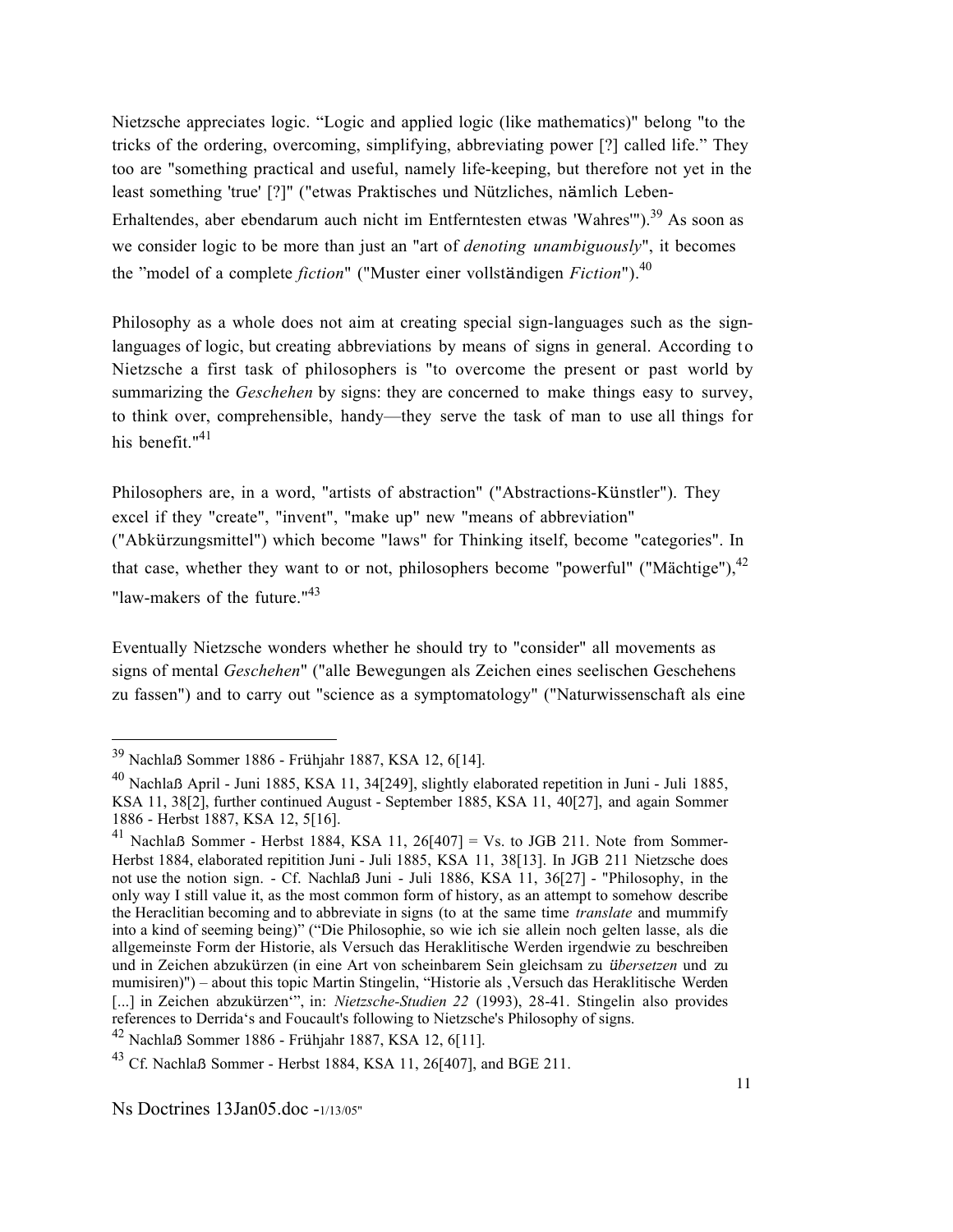Symptomatologie").<sup>44</sup> The "mechanistical-atomistical mode of thinking" ("mechanistisch-atomistische Denkweise") will one day, Nietzsche supposes, "end with the creation of a system of signs" ("mit der Schaffung eines Systems von Zeichen endigen").<sup>45</sup> In the perspective of signs something seems possible to him that he denies in the perspective of things: a "system," an order—now consciously worked out and explicitly defined—of the whole.

In an often-quoted note of 1886-87 Nietzsche writes that we think in a "*lingual constraint*" ("*sprachlichen Zwange*") and that the "*rational thinking*" ("*vernünftige Denken*") is "*an interpreting according to a scheme we can not get rid of*" ("*ein Interpretiren nach einem Schema, welches wir nicht abwerfen können*").<sup>46</sup> Nietzsche rewrote this note in spring of 1888, at that point taking signs into consideration. Our "scheme", our "means of expression", he now notes, is a "semiotic":

It is not up to us to change our means of expression: It is possible to conceive in what way it is just semiotic (KSA 13, 14[122]).

*6.* Geschehen *itself, including Thinking, according to Nietzsche, is best understood as a* Zeichen-Geschehen*, and the* Zeichen-Geschehen *as a* Wille-zur-Macht-Geschehen*. [GM II 12]*

In consequence Nietzsche tries to conceive every *Geschehen* as a *Zeichen-Geschehen*:

all *movements are to be taken as gestures*, as a kind of language through which the forces understand themselves (KSA 12, 1[28]).

Thus they are considered as "*signs* of an inner *Geschehen.*" An inner *Geschehen* is one which is not observable and comes up only in "changes of the forms" ("Veränderungen der Formen") of signs (KSA 12, 1[28]). Nietzsche's hypothesis in his philosophy of signs is this: one can most easily understand that changes are observable at all if one considers *Geschehen* itself as *Zeichen-Geschehen*. He thus overcomes the conflict of semiology and ontology by integrating ontology into semiology.

<sup>44</sup> Nachlaß Herbst 1885 - Herbst 1886, KSA 12, 2[69].

<sup>45</sup> Nachlaß Herbst 1885 - Herbst 1886, KSA 12, 2[61].

<sup>46</sup> Nachlaß Sommer 1886 - Herbst 1887, KSA 12, 5[22].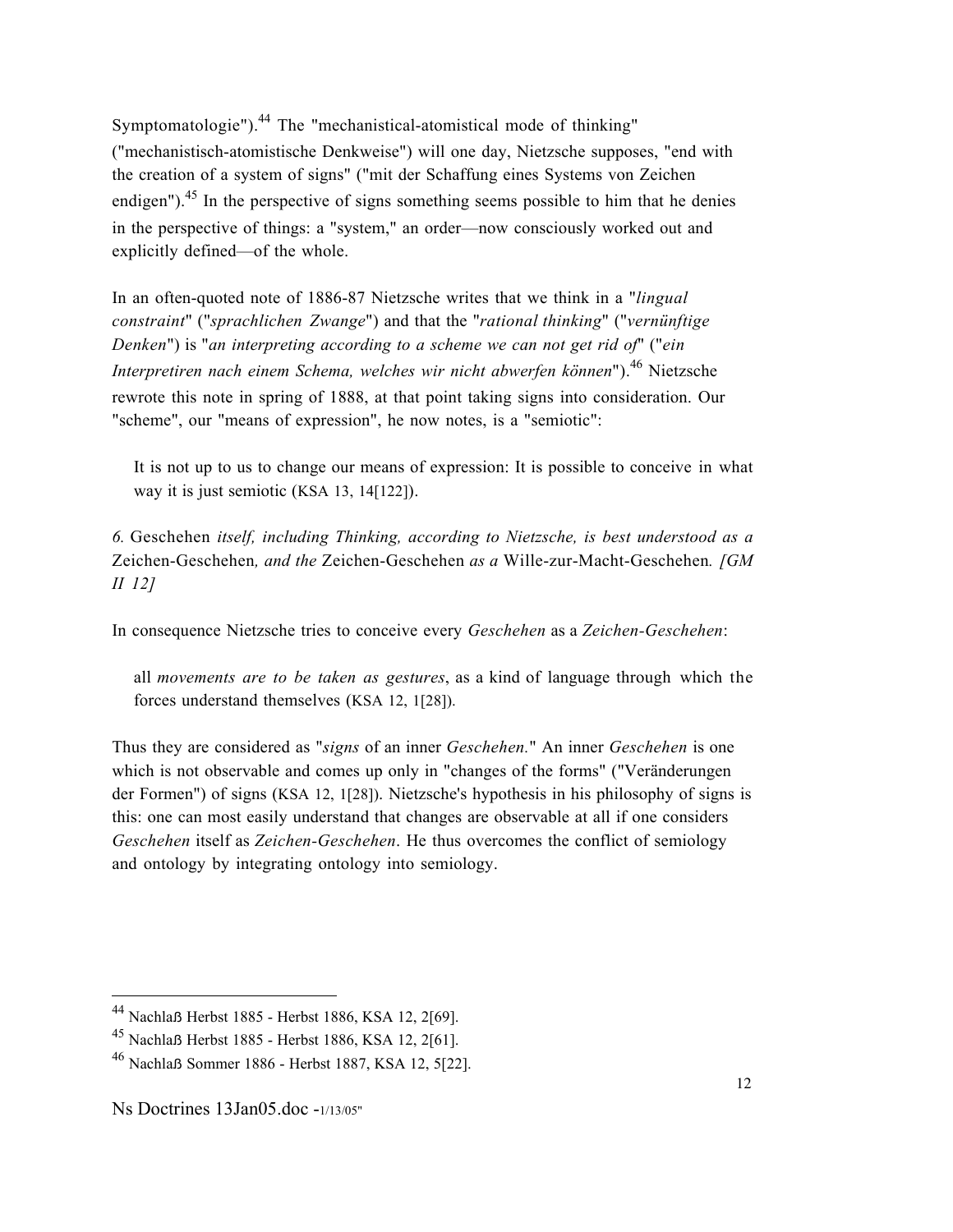Nietzsche gave only a hint to this in his published works; but in a central passage. Just in the centre of *On the Genealogy of Morals* (II: 12)<sup>50</sup> he links his idea of signs to his idea of the Will to Power. It happens, he writes there, even "in the organic world", that "something existing, somehow achieved, is constantly interpreted anew by a superior force for new perspectives, is monopolized anew, remodelled and rearranged for a new benefit" ("etwas Vorhandenes, irgendwie Zu-Stande-Gekommenes immer wieder von einer ihm überlegenen Macht auf neue Ansichten ausgelegt, neu in Beschlag genommen, zu einem neuen Nutzen umgebildet und umgerichtet wird").

The passage is about the change of function in the process of evolution. If one understands it in a mechanistic or organological manner, one has to presuppose separately and independently acting entities as Aristotle conceived them; but his metaphysical ontology would have to be presupposed along with it. Nietzsche instead, like Darwin, tries to comprehend a living being as something that becomes what it is only in a struggle with others, and is further continually transformed by this struggle. This again is best understood if one assumes that a living being *is* not something, but *means* something—but for each other such being it means something different, and always something new. $51$ 

Thus it is a sign for everything that has to do with it and with which it has to do—a sign in a process of a never-ending "new-interpreting" ("Neu-Interpretirens") in which "'sense' and 'purpose'" ("'Sinn' und 'Zweck'") emerge ever anew.<sup>52</sup> Insofar there are counteractions, the *Zeichen-Geschehen* is a Will-to-Power-*Geschehen,* and insofar the Will-to-Power-*Geschehen* goes on as a never-ending "interpreting anew," it is a sign-*Geschehen*. The sign-*Geschehen* becomes plausible as a Will-to-Power-*Geschehen*, and the Will-to-Power-*Geschehen* becomes plausible as a sign-*Geschehen*. In Nietzsche's unpublished scripts this is abbreviated as:

"All sense is Will to Power (all relation-senses can be solved into it)." (KSA 12, 2[77])

Thus there are no fixed identities as presupposed by logic. Instead there are ever new "making-ups" ("Zurechtmachungen") of identities, ever identifications:

("the entire history of a "thing," an organ, a custom can thus be a continuous signchain of always new interpretations and making-ups whose reasons don't have to be in

<sup>50</sup> Cf. Werner Stegmaier, *Nietzsches "Genealogie der Moral". Werkinterpretation*, Darmstadt 1994, 70-88.

<sup>51</sup> Cf. Nachlaß Herbst 1885 - Frühjahr 1886, KSA 12, 1[58], [59].

<sup>52</sup> Cf. Nachlaß Herbst 1885 - Frühjahr 1886, KSA 12, 1[128]: "- the essence of the organic nature is a *new interpretation of events*, the perspective inner plenty, which is itself an event."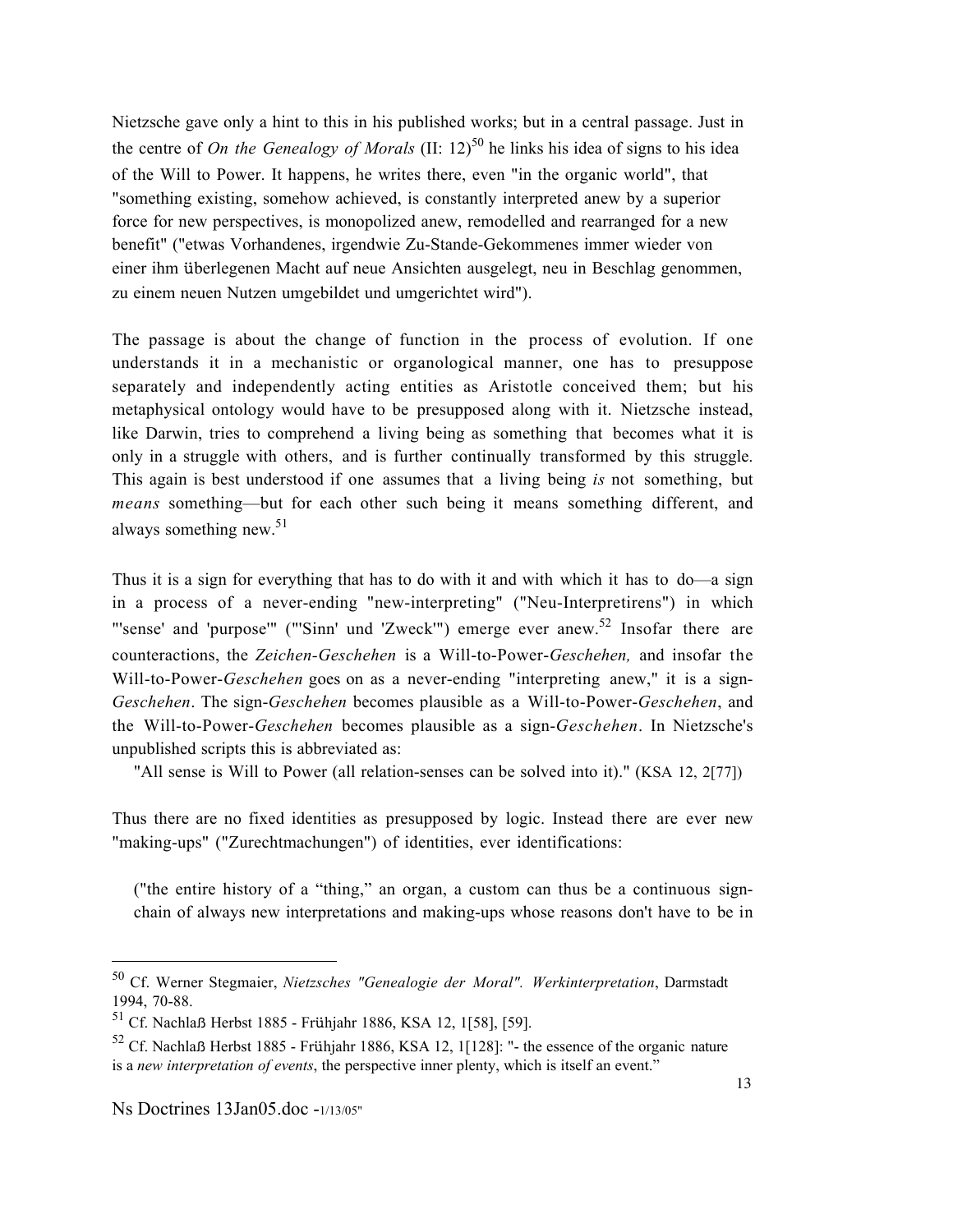connection with themselves, but which are possibly succeeding each other and taking over just by chance.")(GM II 12)

*Geschehen* is thereby deprived of all sort of fixations, definitions, of all which could be universal and teachable. But nonetheless there is something common. It imposes itself on men. Nietzsche calls it the "Gattung" (species, humankind, genus).

*7. Consciousness) developed, according to Nietzsche, in the process of communication. Therefore consciousness is a consciousness of signs, and the consciousness of signs is a consciousness of the species (Gattung). Communication by signs inevitably makes individuals superficial ("Veroberflächlichung der Individuen").*

In *Gay Science* 354 Nietzsche expresses the "extravagant surmise" ("ausschweifende Vermuthung") "*that consciousness in general has developed only urged by the need for communication*" ("*dass Bewusstsein* ü*berhaupt sich nur unter dem Druck des Mittheilungs-Bed*ü*rfnisses entwickelt hat* "). The "development of consciousness" must have gone "hand in hand" with the "development of language"; and the "faculty of communication" ("*Mittheilungs-F*ä*higkeit* ") must have grown as and to the extent that the "need for communication" ("*Mittheilungs-Bed*ü*rftigkeit* ") has grown.

So words, in which "conscious thinking *goes on*" (in denen das "bewußte Denken *geschieht* "), were—Nietzsche continues his surmise -- first of all "communication-signs" ("*Mittheilungs-Zeichen*"). But they include not only words, language-signs, but also "the gaze, the squeeze, the gesture" ("der Blick, der Druck, die Gebärde"); and they further are said to serve as a "bridge between man and man." At least the latter obviously are not based on reason but on a more elementary "power and art of communication" ("Kraft und Kunst der Mittheilung"): to "be able to fix sensory impressions by signs and, so to speak, to put them outward of us" (Sinneseindrücke in Zeichen "fixiren zu können und gleichsam ausser uns zu stellen"). $55$ 

<sup>55</sup>Also according to Kant the "ability of signifying" ("Bezeichnungsvermögen") performs the "cognition of the present" ("Erkenntniß des Gegenwärtigen"), the 'presentation' of ideas. Cf. "Anthropologie in pragmatischer Hinsicht", in: *Akad.-Ausg. VII*, 191. - To introduce abilities ("Vermögen") is no "explanation" ("Erklärung"), as Nietzsche BGE 11 mockingly objects to Kant's "ability to synthetic judgements a priori" ("Vermögen zu synthetischen Urteilen a priori"), but "only a repetition of the question" ("nur eine Wiederholung der Frage"). As Nietzsche understands it, with signs more is not possible at all. One cannot explain their cause, but only underline them being questionable. Cf. the vs. of GS 354, the note KSA 11, 30 $[10]$ , in which Nietzsche answers to the question "How is this consciousness possible?" ("Wie ist diese Bewußtheit möglich?") to himself: "I am far away from coming up with answers (e.g. words and not more!) to these kind of questions; at the right time old Kant occurs to me [...]" ("Ich bin fern davon, auf solche Fragen Antworten (d.h. Worte und nicht mehr!) auszudenken; zur rechten Zeit fällt mir der alte Kant ein [...]").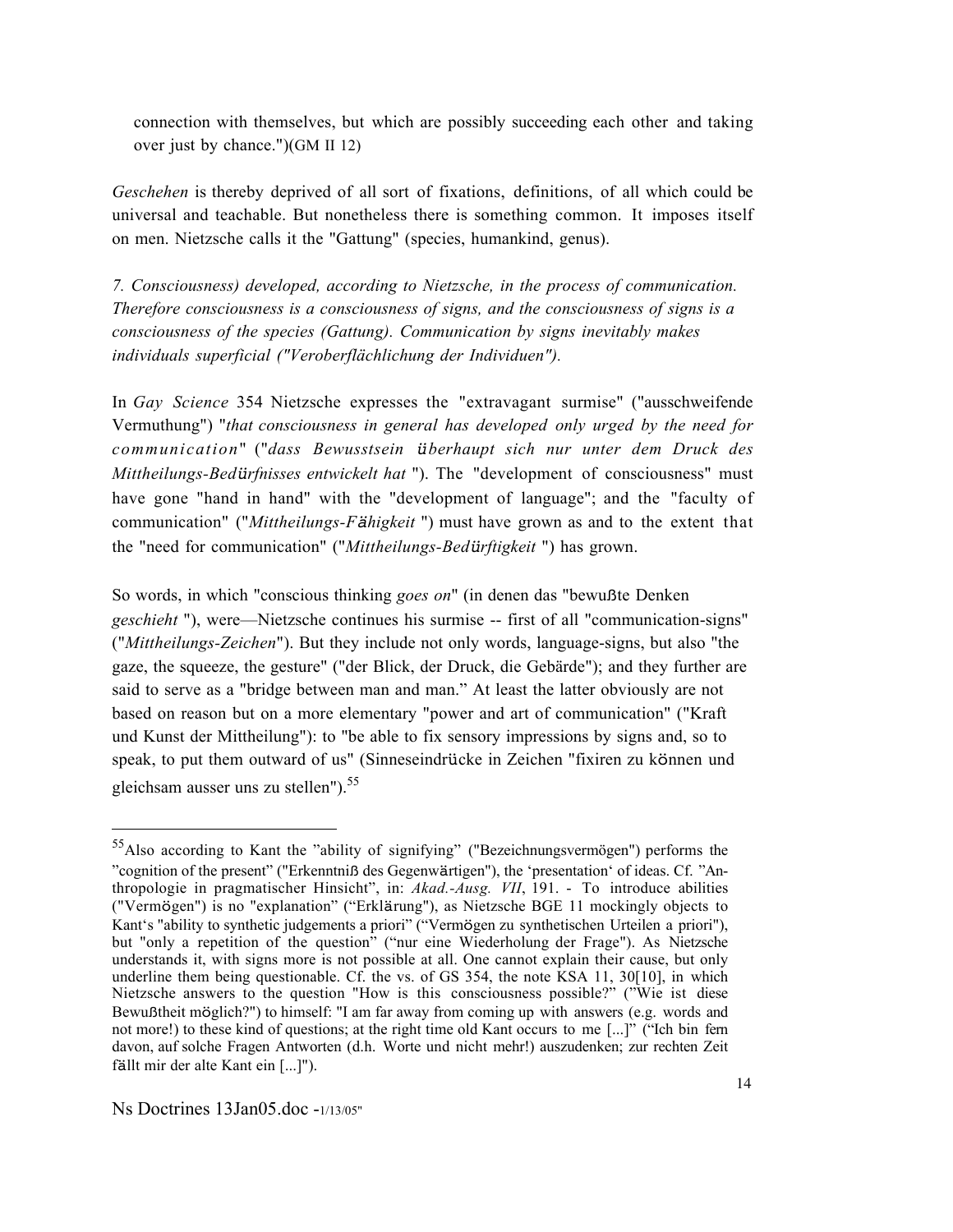Man is man, Nietzsche continues, not by reason or by consciousness. He should be characterized as the "sign-inventing" being (der "Zeichen-erfindende Mensch"). Inventing signs is not the effect, but the cause for "becoming more and more acutely conscious of himself" (dass er "immer schärfer seiner selbst bewusst" wird). Yet insofar the signs as signs of communication are the signs of the *Gattung*, the consciousness is consciousness of the *Gattung*, too. It belongs, Nietzsche says,

not really to the individual existence of man [?], but to the community- and herdnature which is in him

## So he surmises

that it [sc. the consciousness] is also, as it follows from this, only finely developed in respect of the utility of the community and the herd, and that therefore each of us much as he would like to *understand* himself as individually as possible, 'to know himself - brings always only the non-individual of himself, the 'ordinary' up to consciousness.

If signs are signs of the *Gattung*, it is difficult if not impossible to communicate anything truly individual. In this respect – that is, with respect to communication, not representation—the "surface" of signs is the "superficializing" ("Veroberflächlichung") of what one tries to communicate. It is, according to Nietzsche, "a great and thorough corruption" ("eine große gründliche Verderbniss"), insofar it causes a "generalization" ("Generalisation") of the "infinitely individual" ("unbegrenzt-individuelle") experiences and actions of the particular person (Einzelnen):

Our actions are basically all personal, unique, infinitely individual in an uncomparable manner, there is no doubt, but as soon as we are translating them into consciousness, they get flat, weak, relatively stupid, general, they become signs, marks of the herd."

One "sees", as Wittgenstein pointed it out later, "only the signs" of the other, and can never "know" what he "means" by them, just because they inevitably generalize the experiences of which they are signs. Even he himself, if he would try to *tell* what he means by them, "has" only his signs, too ("hat ja auch nur seine Zeichen").<sup>56</sup> We surely have the signs in common, but not their meanings. And we have to use them in an

<sup>56</sup> Ludwig Wittgenstein, *Philosophical Investigations/Philosophische Untersuchungen*, § 504. For differentiation of "seeing" ("Sehens") and "having" ("Habens") signs cf. Werner Stegmaier, "Zwischen Kulturen. Orientierung in Zeichen nach Wittgenstein", in: Wilhelm Lütterfelds and Djavid Salehi (eds.): "Wir können uns nicht in sie finden". Probleme interkultureller Verständigung und Kooperation, *Wittgenstein-Studien* 3 (2001), 53-67.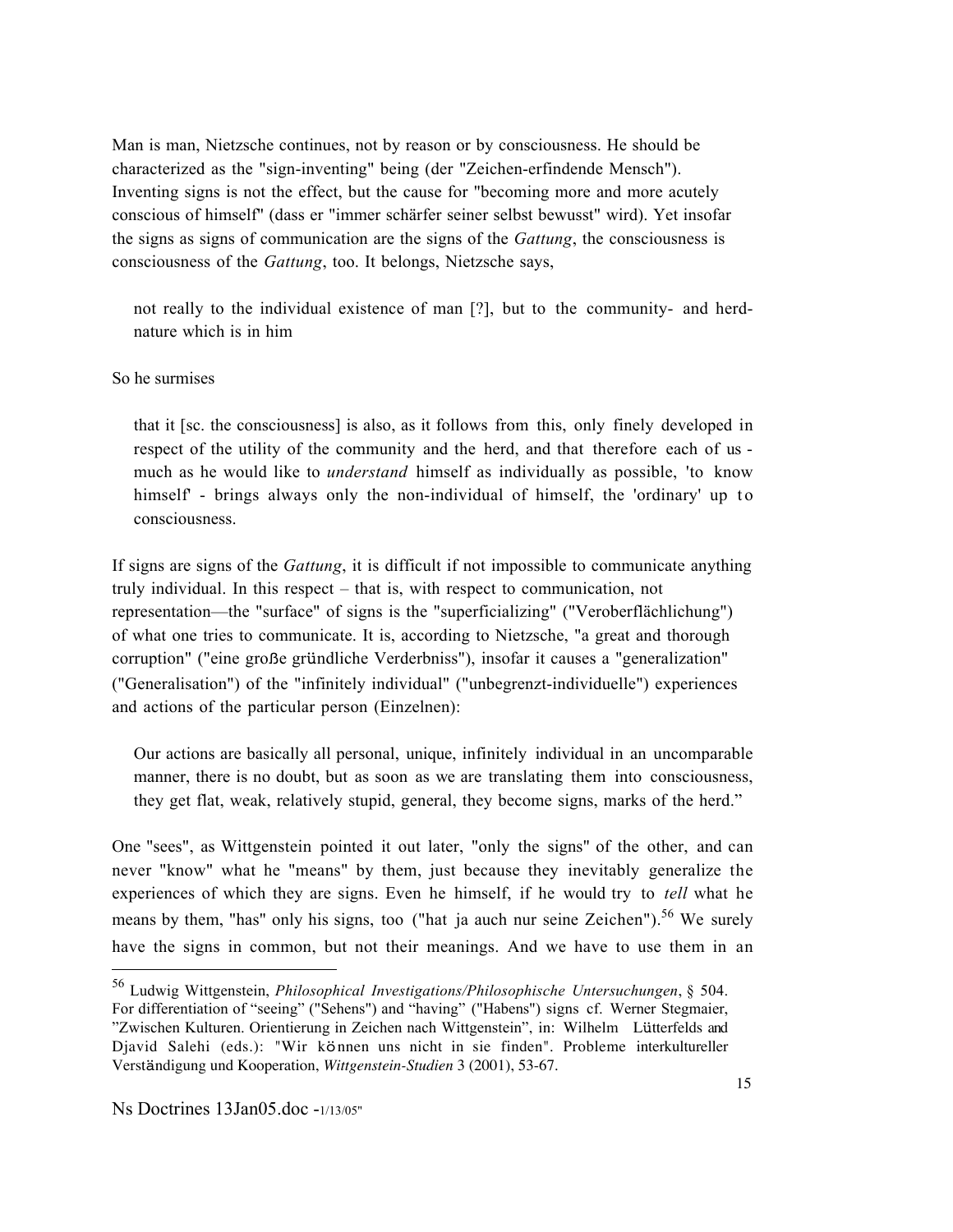individual manner and thereby relate as an individual to other individuals. Precisely here, for Nietzsche, lies the real challenge, of the skill (Kunst) of using the signs of the *Gattung* to communicate as a particular person (Einzelner), as an individual confronted with other individuals.

8. Becoming superficial is welcome to most human beings. They need doctrines—teachable and general meanings of signs that are independent of individuals. They want to get rid of individuality in the use of signs.

Nietzsche's philosophy of signs follows from the principle of economy of principles. It is "a moral of method" ("eine Moral der Methode"), Nietzsche writes in *Beyond Good and Evil* 36, "not to assume several kinds of causality until the experiment of making do with a single one has been pushed to its utmost limit (to the point of nonsense, if I may say so)" ("[n]icht mehrere Arten von Causalität an[zu]nehmen, so lange nicht der Versuch, mit einer einzigen auszureichen, bis an seine äußerste Grenze getrieben ist (- bis zum Unsinn, mit Verlaub zu sagen)"). Signs are sufficient for purposes of orientation and communication. We don't have to assume a general reason, a transcendental consciousness and general meanings of signs. On the contrary: with the rejection of these assumptions, sense can more easily be made of individuals orienting themselves both as individuals and in common.

Individuals, to the extent that they have their particular point of view in the world under their particular conditions, must orient themselves in their particular manner from that standpoint. But for the purpose of communication they must use signs they have in common with those with whom they need to communicate. Thus they have to use these signs in an individual manner. Common signs have to be used in an individual manner, because one has to communicate by means of them on infinitely many and infinitely different occasions, but one is able to learn only a finite number of them in a finite time. Thus the signs must make allowances (Spielräume; leeway, lattitude) for interpretation, and must have manifold meanings in order to be fit for inter-individual communication, which is an orientation with respect to the orientations of others. That their meanings are manifold is not a defect but the condition of their functioning in every-day orientation and communication. Nietzsche calls it the "leeway (or allowance) for misunderstanding" ("Spielraum zum Mißverständniß") which individuals provide for each other. They do it in an individual manner again: more to "good friends" than to others, and more on "good days" than on bad ones.<sup>57</sup>

If signs must have leeway for interpretation in everyday orientation and communication, one can never really know what the other "means"—not even what I "mean" myself. So

 $^{57}$  Nachlaß Herbst 1885 - Frühjahr 1886, KSA 12, 1[182], and BGE 27.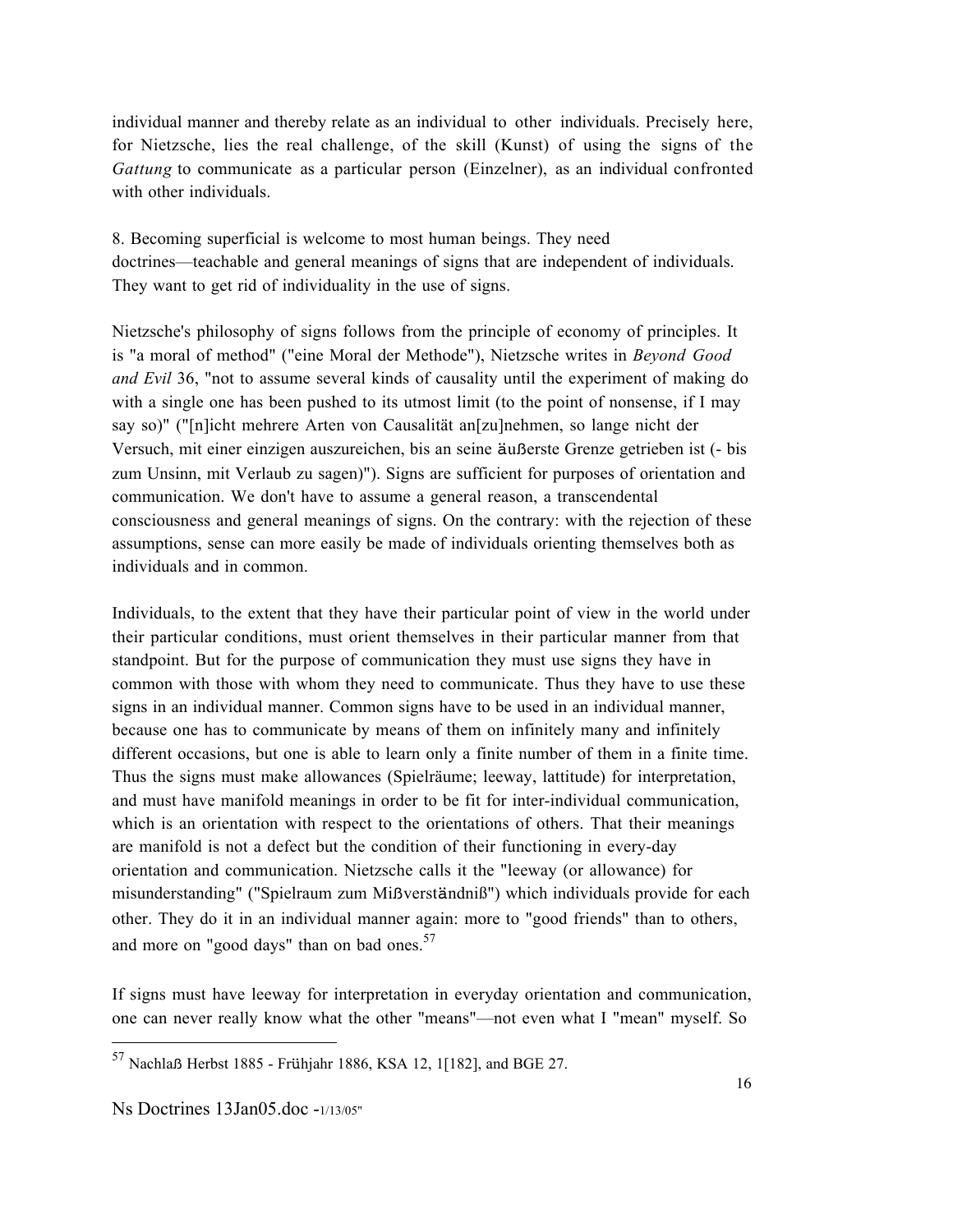one cannot really rely on anything. This is hard–and all the more, Nietzsche says, originates from it the need for something fixed, defined, universal, teachable, in logic, science, metaphysics and morals. And according to Nietzsche's premises there is nothing of the sort to be sought and found. The requirement of "easy communication of what is needed" ("leichte *Mittheilbarkeit* der Noth") presses and indeed forces itself upon us.

By the process of socialization, which Nietzsche talks about in *Beyond Good and Evil* 268, the individuality of the individuals is continually levelled down. Men are transformed "into the similar, ordinary, average, herdlike -- into the common which is the *vulgar"* ("in's Ähnliche, Gewöhnliche, Durchschnittliche, Heerdenhafte - in's *Gemeine*"). This process, Nietzsche goes on to say, appears to "be the most powerful of all the forces which have controlled men before" ("unter allen Gewalten, welche über den Menschen bisher verfügt haben, die gewaltigste gewesen sein"). Nobody can escape it, and usually we do not even want to escape it, as on the contrary we want to escape the individuality of the use of signs. One must, Nietzsche says, "call up tremendous opposing forces" ("ungeheure Gegenkräfte anrufen") to "cross" or counter ("kreuzen") the deindividualization of the use of signs (BGE 268).

*9. The ethical aim of Nietzsche's philosophizing is to regain individuality in the use of signs. The leeway (Spielraum) required is opened by the double game of arrangement (Zurechtlegung) and interpretation (Auslegung) in any use of signs.*

Logic, science, metaphysics, and morals invite individuals to resign their individuality and to feel comfort with the general; and beyond a certain point this becomes alarming and dangerous: above all, where it concerns their own responsibility. It has to do with people being "leveled" to "averageness," or, as Heidegger later put it, to an anonymous "One" ("das Man").<sup>59</sup> Here Nietzsche sees his own true mission: to make individuals attentive to their individuality anew. This can be only an individuality in the using of signs (eine Individualität im Zeichengebrauch); and he could draw attention to it only by means of signs.

In autumn 1880, when Nietzsche discovered signs, he remarked:

As soon as we want to define the purpose of man, we put a notion of man at the head of it. But there are only individuals; from the ones known *until now* the notion can only be obtained through the *slipping off* of the individual. So to proclaim the purpose of man would mean to instruct the individuals to become individual and to order them to become *general*. On the contrary: Could not each individual be the attempt to achieve a *species higher than man* through its most individual things? My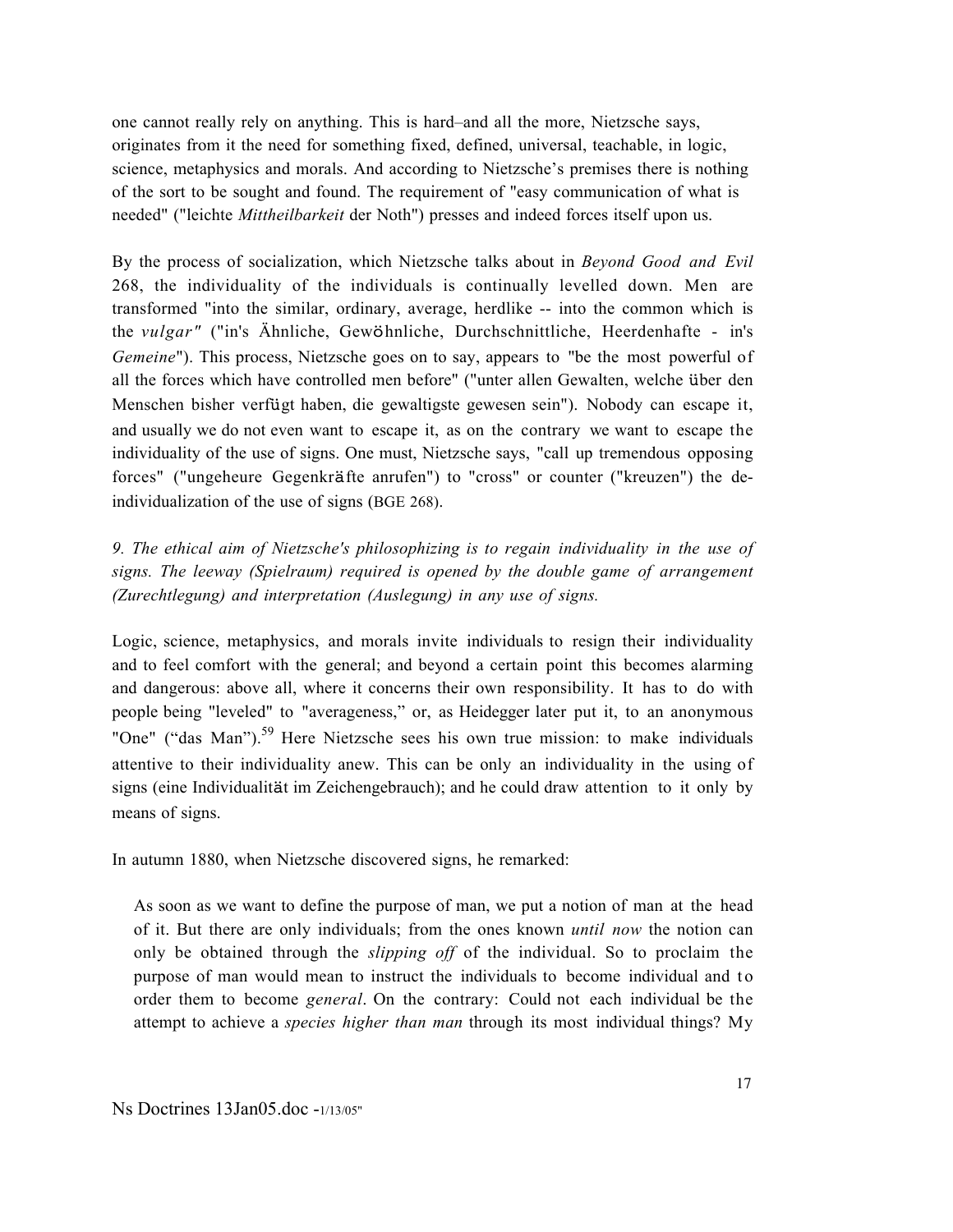morals would be to *take* the general character of man more and more away from him and to specialize him, to make him to a certain degree more ununderstandable to others (and with it to an object of experiences, of astonishment, of instruction for them) (KSA 9, 6[158]).

Plato's character of Socrates is a prototype here again.<sup>61</sup> The Socrates Plato introduces as a "semiotic" shows -- while insisting on general meanings of signs—an extremely individual use of signs, to such an extent that he is considered "atopos", even "atopotatos," outlandish, odd, strange, crazy. $62$  He is predictable to no one, not even to himself, as he is always ready to obey his "daimonion", an alien voice inside of him. In Plato's dialogues, which became a major source of European metaphysics, Socrates does not teach; nonetheless, he communicates in an emphatically inter-individual manner.<sup>63</sup> Plato has him discuss only certain questions and changes with particular interlocutors, and changes interlocutors when the talk proceeds to other topics. It is the skill of Plato's Socrates to talk as an individual with individuals, and thereby always to indicate that in the final analysis nothing beyond themselves is being presupposed. Even something like the hypothesis of "Ideas," when presented as a doctrine, does not withstand the objections raised to it, as Plato shows in the dialogue *Parmenides*. Plato's Socrates constantly makes evident that his interlocutors do not mean what they believe they mean, and on his part he never lets them see what he himself "really" means. The inter-individual talks staged by Plato call everything in question and leave it hanging in ironic suspension: understanding and misunderstanding,

<sup>59</sup>Martin Heidegger, *Being and Time/Sein und Zeit*, § 27.

<sup>61</sup>Nietzsche notes early (Nachlaß Sommer (?) 1875, KSA 8, 6[3]): "*Socrates*, to confess it, is so close to me that I almost always fight a battle with him" ("*Socrates*, um es nur zu bekennen, steht mir so nahe, dass ich fast immer einen Kampf mit ihm kämpfe"). Even if he attacked him stronger and stronger for having given a fatal direction to the occidental thinking by reason of his urge for an over-individual common, he considered Socrates constantly as a "true thinker" ("wahrhaftigen Denker") and enjoyed his irony with "delicate sentiment" ("köstlicher Empfindung"). "But it is even more pleasant," ("Aber es ist noch angenehmer,") he writes in the late Nachlaß (April - Juni 1885, KSA 11,  $34$  [66]), "to discover, that all this is foreground, and that he actually wants something different and wants it in an a very bold way. I believe, that this was Socrates' magic: he had a soul and behind it yet another and behind that yet another one. In the one in the front Xenophon lied down to sleep, in the second Plato and in the third again Plato, but Plato with his own second soul. Plato himself is a man with many behind-caves and foregrounds" ("zu entdecken, daß dies Alles Vordergrund ist, und daß er im Grunde etwas Anderes will und auf sehr verwegene Weise will. Ich glaube, daß der Zauber des Socrates der war: er hatte eine Seele und dahinter noch eine und dahinter noch eine. In der vordersten legte sich Xenophon schlafen, auf der zweiten Plato und auf der dritten noch einmal Plato, aber Plato mit seiner eigenen zweiten Seele. Plato selber ist ein Mensch mit vielen Hinterhöhlen und Vordergründen").

<sup>62</sup> Cf. Platon, *Phaidros*, 229 c a. 230 c.

<sup>63</sup> Cf. Werner Stegmaier, "Philosophieren als Vermeiden einer Lehre", loc. cit.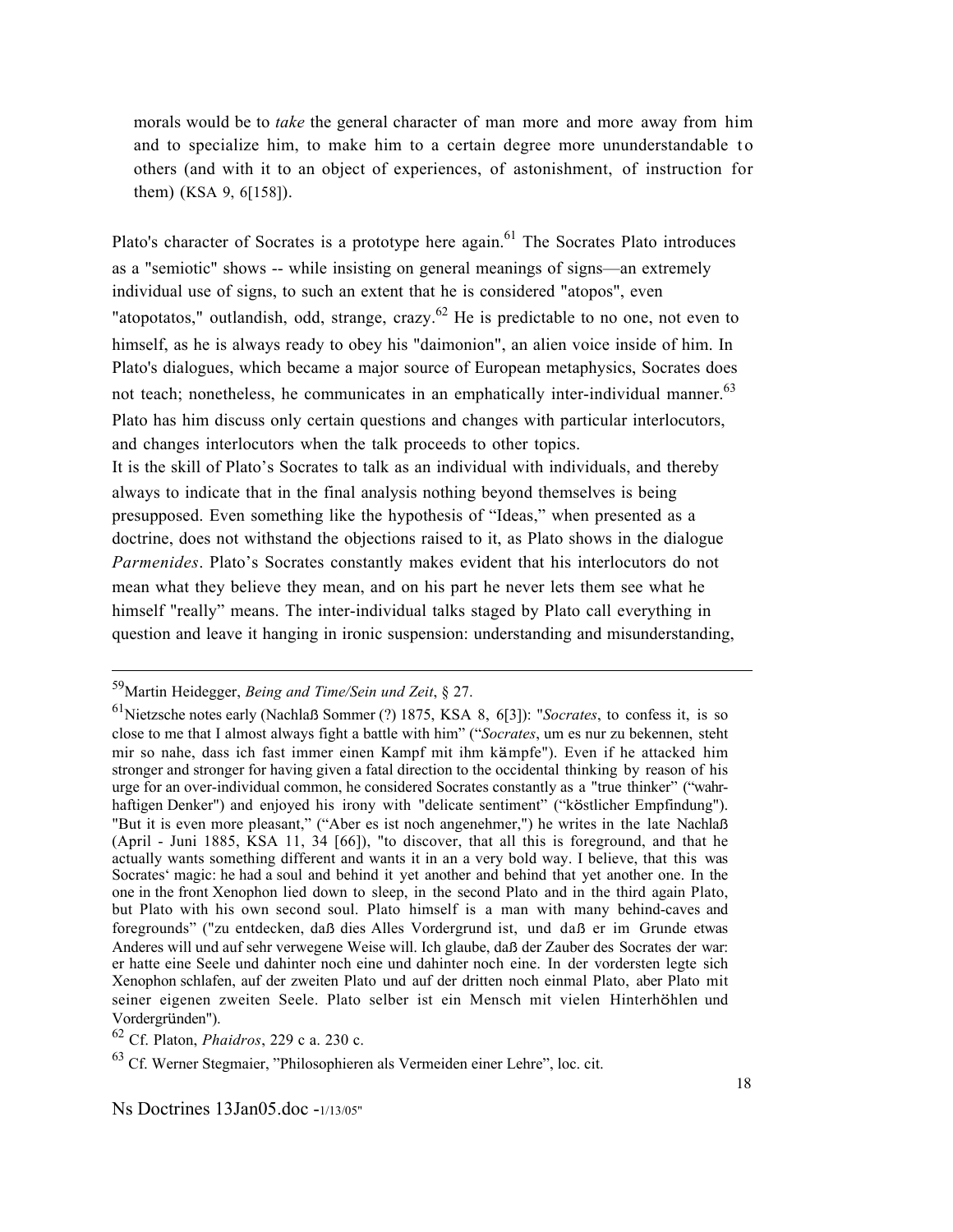consent and dissent, persuasion and conviction.<sup>64</sup> What is beyond question is only the fascinating effect this Socrates had upon the young Athenians by his skill of talking, and its repellent effect upon those who felt responsible for these young Athenians and who brought about Socrates' trial and execution.

Nietzsche however had to start up from a language shaped fundamentally by metaphysics and morals. He criticized (in *Beyond Good and Evil* in particular) its main concepts as a *"Zeichen-Welt"* we "project and mix into the things as a world of signs 'in itself'" (als "Zeichen-Welt 'an sich' in die Dinge hineindichten, hineinmischen") (BGE 21). But this is just his starting point for restoring individuality in using signs. For whoever uses those concepts, needs to use them, and thereby "reveals himself" ("verräth sich") (ibid.). Nietzsche makes this evident with respect to the "intentions" ("Absichten") of actions, upon which so much importance is placed especially in modern European moral philosophy.

Intentions are expressed for justification, and have to fit into the appropriate morally correct discourse. They are inevitably made up (zurechtgelegt), and every participant in the discourse knows that. Thus the more someone insists on a certain "intention" of his action and insists that no "decisive value" ("entscheidenden Wert") attaches to whatever "is *un-intentionally* about his action" ("was *nicht-absichtlich* an [s]einer Handlung ist"), the more there will be doubts and questions about whether the expressed intention is "sign and symptom" ("Zeichen und Symptom"), a "surface and skin" ("Oberfläche und Haut") "that, like any skin, reveals something, but that *conceals* much more" ("welche, wie jede Haut, Etwas verräth, aber noch mehr verbirgt").<sup>65</sup> For others it is only a sign, a "sign that means too much and therefore almost nothing for itself" ("Zeichen, das zu Vielerlei und folglich für sich allein fast nichts bedeutet") and thus "needs interpretation first" ("erst der Auslegung bedarf") (BGE 32). All signs, insofar they are simplifying interpretations of the *Geschehen* which is complex, fathomless and individual, can and must be interpreted anew in order to be understood. Thus signs always open up a doublegame of interpretations -- an interpretation *by* signs and an interpretation *of* these signs (Doppelspiel von Zurechtlegung und Auslegung).

This double-game, however, that is staged in any use of signs, can on the other hand be intentionally used to conceal something. As Nietzsche writes in *Beyond Good and Evil* 40, any individual "life-sign" is interpreted "always wrongly, namely flatly" owing to the

<sup>64</sup> Cf. Ernst Heitsch, *Wege zu Platon. Beitr*ä*ge zum Verst*ä*ndnis seines Argumentierens*, Göttingen 1992.

<sup>65</sup> Cf. BGE 187, where Nietzsche denotes morals as a "sign language of *affects*" (*"Zeichensprache der Affekte")*, and BGE 196, where he calls it a "parable and sign language" ("Gleichniss- und Zei-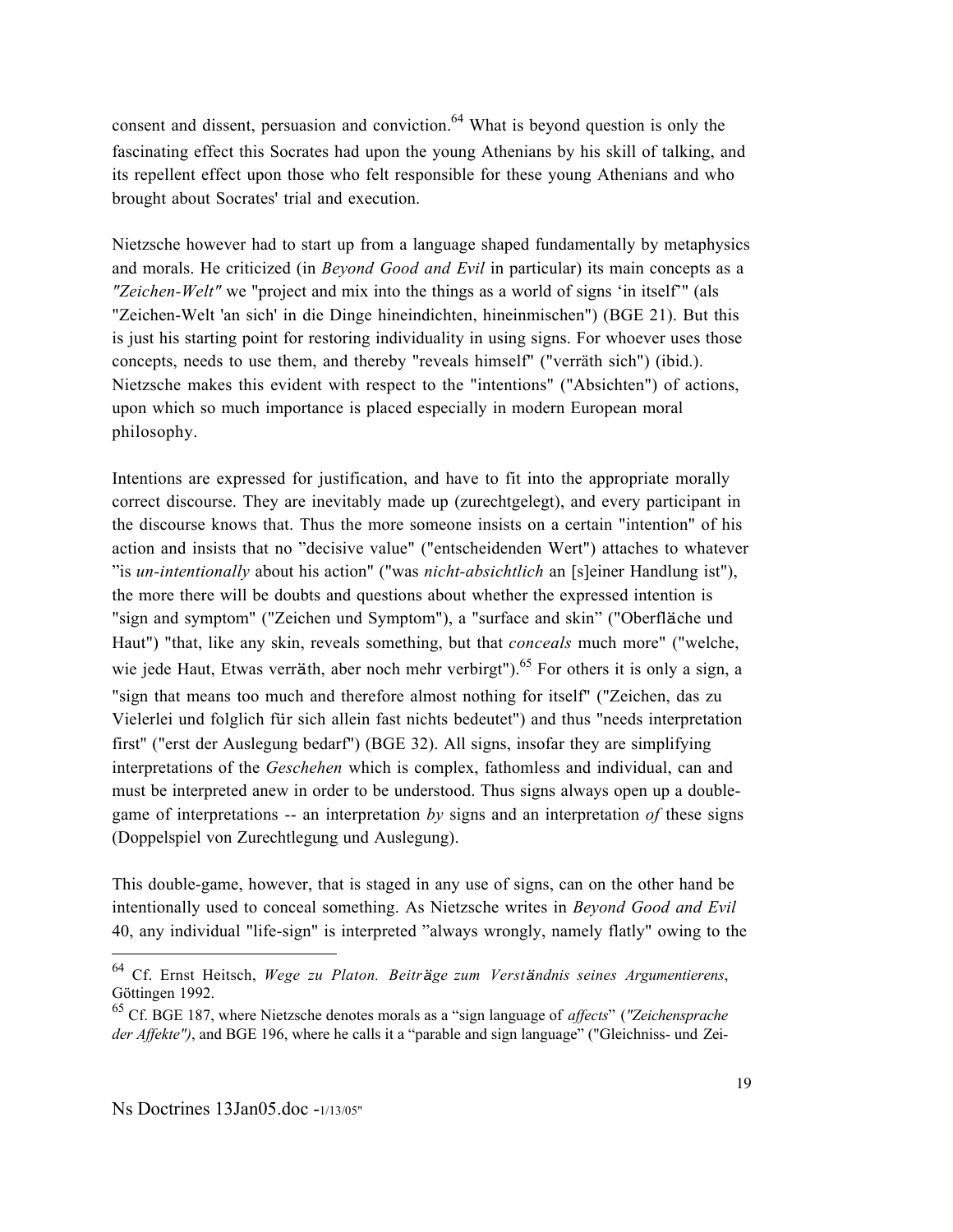conventional signs in which it must be expressed. And thus one who "has something precious and delicate to hide" ("etwas Kostbares und Verletzliches zu Bergen hätte") can conceal it intentionally by "rude" signs. He can use "rudeness" as a "mask" of the "delicacy of his shame" ("Feinheit seiner Scham"). Masks are signs one holds in front of one's face for fear of everyone's seeing it. To this purpose all signs are masks: they enable one to present oneself as one "needs" and "*wants.*"

It is Nietzsche's declared procedure in his entire philosophical authorship to use signs as masks, to use them in a way, that the "rude ones" can understand them in a rude manner and the "fine ones" in a fine manner. He calls it a "ruse" ("List")—which is not necessarily "guile" ("Arglist"): "there is so much goodness in ruse". There is goodness in the use of signs if it does not ask of others more than they can take.<sup>66</sup>

10. A common use of signs exercises power over individuals. Exceptional individuals can confront this power by the power of an individual use of signs.

Power, according to Nietzsche, is first of all the power of giving signs. Those have the greatest power who dominate the usage of signs in the widest range and for the longest time. This power can be quite inconspicuous and does not have to be intentional. Nietzsche's best example -- which maybe given unintentionally on his part—is Christ, whom he calls the " Jesus type " ("Typus Jesus") or the "type of the Redeemer" ("Typus des Erlösers") in *The Antichrist*. <sup>67</sup> In considering him Nietzsche discloses at last what is the utmost in using signs. He understands (or misunderstands—this can be left open for now) this type of Jesus as a sign, the meaning of which he tries to "guess" ("errathen") from the few reliable clues the gospels provide—something which is, as he says, about "such alien and delicate things" (bei "so fremde[n], so zarte[n] Dingen") that it is only possible with a "loving and careful neutrality" ("liebevoller und vorsichtiger Neutralität") (A 36).

The type of Jesus makes evident for Nietzsche that the violent Will to Power of all living can be neutralized into a non-violent living in signs. He ascribes to his "Jesustype" an idiosyncracy against all that is fixed, and toward an "escape to the 'incomprehensible', to the 'inconceivable'" ("Flucht in's 'Unfassliche', in's

chensprache"), "by which plenty can be concealed" ("mit der sich Vieles verschweigen lässt") also from oneself.

<sup>66</sup> Cf. BGE 290: "Every deep thinker fears being understood more then being misunderstood. From the latter maybe his vanity suffers; but from the former his heart, his sympathy, which always says: "alas, why are *you* aiming at a hard time, as I have it?"".

<sup>67</sup> Cf. Werner Stegmaier, "Nietzsches Kritik der Vernunft seines Lebens. Zur Deutung von *Der Antichrist* und *Ecce homo*", in: *Nietzsche-Studien 21* (1992), 163-183. S. there also hints to further literature.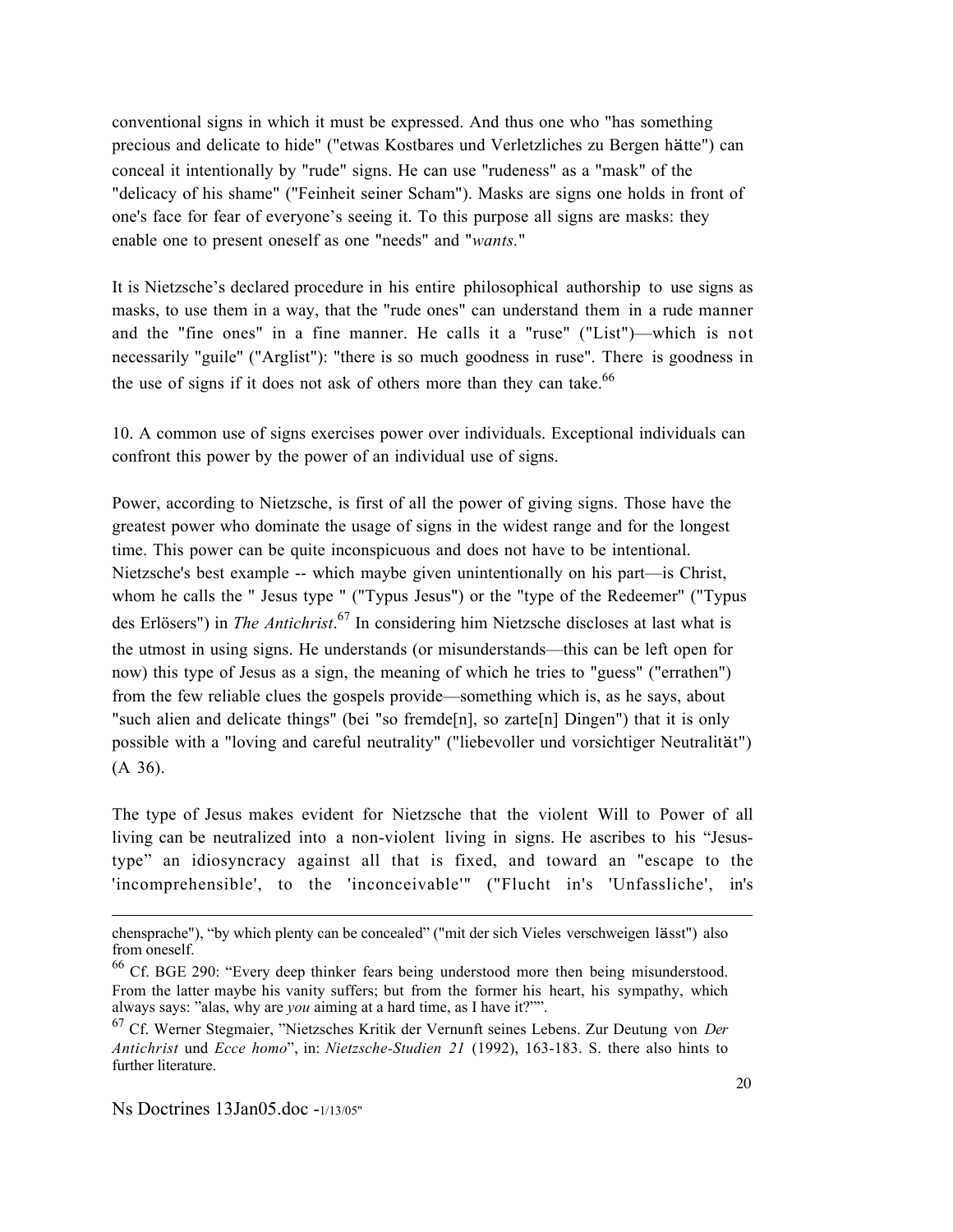'Unbegreifliche'"), a "being at home in a [?] merely 'inner' world" ("Zu-Hause-sein in einer [?] bloss noch 'inneren' Welt"); and he interprets this world now as a perfect world of signs, as "a being totally floating in symbols and incomprehensibilities" ("ein ganz in Symbolen und Unfasslichkeiten schwimmendes Sein") (A 31). Every concept this Jesus accepts is to him no "more than a sign-talk, a semiotic, an occasion to tell parables" (nicht "mehr als eine Zeichenrede, eine Semiotik, eine Gelegenheit zu Gleichnissen") (A 32).

Nietzsche finds in his Jesus-type a "symbolic par excellence" ("Symbolik par excellence") (A 32) that clearly fascinates him—a "bliss" ("Seligkeit"), a "feeling of total transfiguration of all things" ("Gesammt-Verklärungs-Gefühl aller Dinge") in signs (A 34). His Jesus-type does not want to have any power. Arguing against Ernest Renan, who presented Jesus as a "hero," Nietzsche calls him -- taking a word of Dostojevsky—an "idiot".<sup>68</sup> His morality is precisely the "incapacity for resistance" ("Unfähigkeit zum Widerstand") (A 29)—a morality without any *will* to morality and without any Will to Power. And precisely this morality proved to have extraordinary power, which prevailed through all dogmatic commitments against which Nietzsche directed his polemics, and ever reasserted itself anew in the history of Europe and the world–a power that, according to Nietzsche, was "only" a power of signs ("nur" von Zeichen).

*11. Nietzsche's use of signs fascinates or provokes his readers, and deprives them of the distance from which doctrines are possible. He "compromises" himself as an individual in order to bring his readers to compromise themselves as individuals in relation to him. They reveal themselves by associating Nietzsche's signs with doctrines.*

Nietzsche realized more and more that this power to neutralize all *violent* Will to Power in signs was *his* power, too; and in the end he says it explicitly. In *Ecce homo* he calls it the "sense of all style" ("Sinn jedes Stils") "to *communicate* a condition, an inner tension of pathos by signs, including the tempo of these signs" ("[e]inen Zustand, eine innere Spannung von Pathos durch Zeichen, eingerechnet das tempo dieser Zeichen, *mitzutheilen*"). There is an "extraordinary diversity of inner conditions" in him ("die Vielheit innerer Zustände in mir ausserordentlich"), and therefore there are "many possibilities of style" in him, too, "the manifoldest art of style that ever were to a man's disposal" ("viele Möglichkeiten des Stils - die vielfachste Kunst des Stils überhaupt, über die je ein Mensch verfügt hat").69 In *Ecce homo* he presents it as a Dionysian style, and

<sup>68</sup> *The Antichrist* (A) 29, cf. KSA 13, 15[9]. – For literature about the relation Nietzsche-Dostojewski cf. Andreas Urs Sommer, *Friedrich Nietzsches "Der Antichrist". Ein philosophischhistorischer Kommentar,* Basel 2000, 288 a. 317.

 $69$  EH, Why I Write Such Excellent Books 4.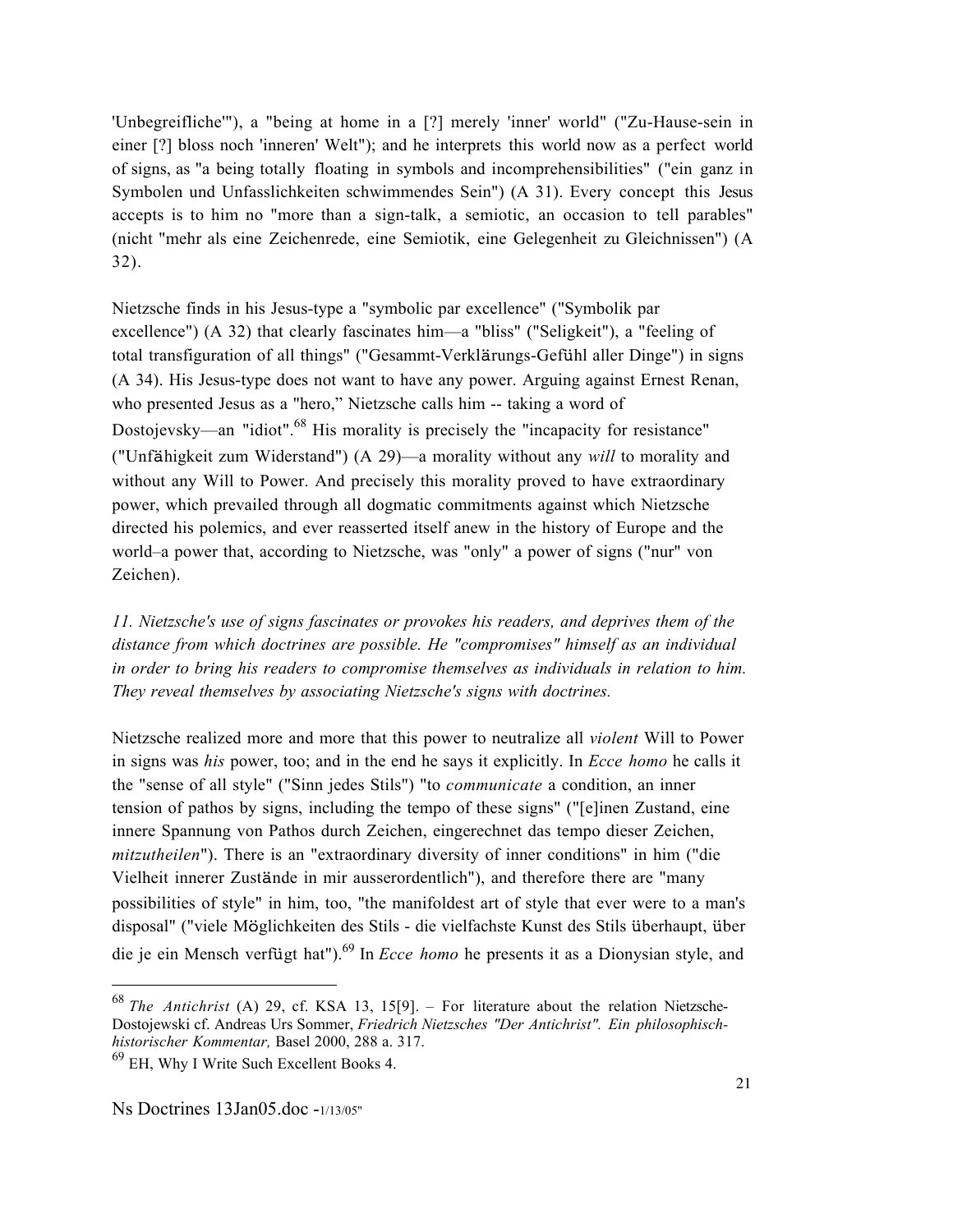explains it in religious terms as "revelation" ("Offenbarung"). In this state signs come "involuntarily" ("unfreiwillig"), speaking for themselves, needing no interpretation.<sup>70</sup>

This "most manifold" art of style is, according to Nietzsche, the art of using deindividualizing signs in an individualizing manner. He gives signs that—still—fascinate some, provoke others, attract some, repel others, and often even attract and repel the same at the same time. The style of Nietzsche's writings does not allow one to concede any distance to him as an individual. One constantly comes down – deliberately or undeliberately—either for or against him. Concepts beyond the individuals (das überindividuelle Allgemeine) create distance between individuals; they can relate to it as a third party. Lacking such a third party, individuals are immediately confronted with each other, and facing each other as individuals, they are, according to Nietzsche, Wills to Power. In scientific writing the author is obliged to withdraw as an individual as far as possible. Nietzsche, on the contrary, exposes himself intentionally as an individual; he "compromises" ("compromittirt") himself as an individual:

I have never taken a step publicly that did not compromise me: that is *my* criterion of doing right (EH, Why I Am So Wise 7).

By compromising himself Nietzsche makes his readers compromise themselves toward him. In a note in his Nachlass he writes:

My writings are very well defended: Whoever takes them and makes a mis-take by doing so as someone having no right to such books, makes at once a fool of himself -, a small attack of wrath forces him to shake off his most inner and most ridiculous being: and who would not know what always comes out there.<sup>72</sup>

And in *Ecce homo* he says:

My acquaintances include several guinea pigs who illustrate for me different reactions to my writings—different in a very instructive manner.<sup>73</sup>

The doctrines someone derives from Nietzsche's signs are *someone's* doctrines. To find contradictions and ambivalences in *Nietzsche's* doctrines thus could be a way of compromising oneself about his signs.

*12. Nietzsche's doctrines are anti-doctrines. They refer to the individuality of every use of signs. As such they are coherent.*

<sup>70</sup> EH, Why I Write Such Excellent Books, Z 3.

<sup>72</sup> Nachlaß Herbst 1885 - Herbst 1886, KSA 12, 2[79].

 $^{73}$  EH, Why I Write Such Excellent Books 3.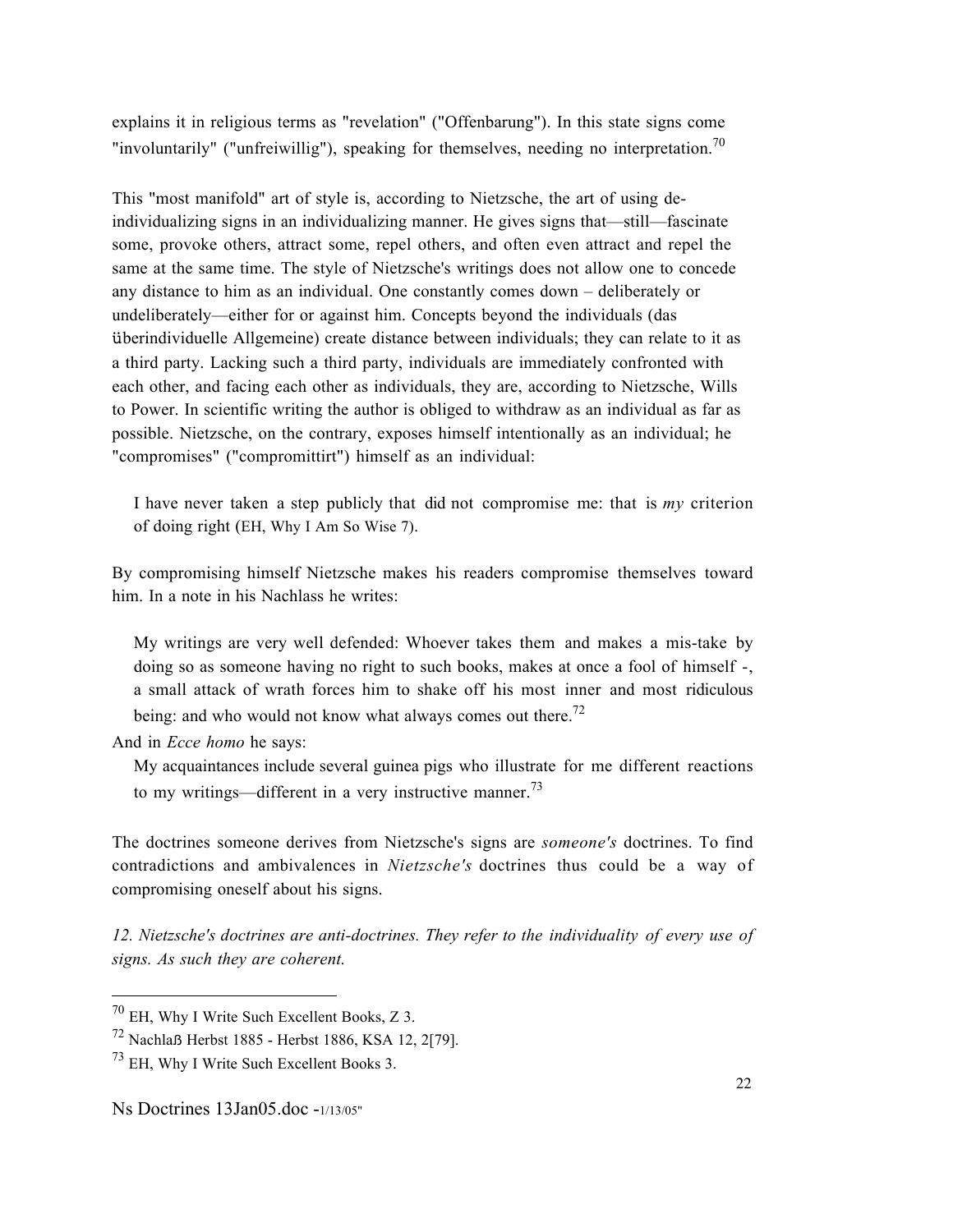Nietzsche understood his work, as he writes in his late notes, as an "anti-movement" ("Gegenbewegung")<sup>74</sup> and his immoralist concepts as "strong anti-concepts",<sup>75</sup> as concepts directed against deeply-rooted metaphysical and moral concepts. His concepts are not supposed to communicate doctrines but to attack doctrines and destroy them:

- the concept of Nihilism: the doctrine of a given, defined, universal meaning in *Geschehen*,
- the concept of Will to Power: the doctrine of an existing or valid universal, and
- the concept of Overman: the doctrine of a fixed essence of man.

Being anti-doctrines, the these concepts refer to signs and their leeway for the individual's double-game of arrangement and interpretation. As such they are encouraging and constructive:

- the "doctrine" of Nihilism—or, better now: the sign "Nihilism"—gives one the courage to face the individuality of all use of signs and to recognize the meaning one finds in a sign as the meaning one has given it by oneself,
- the "doctrine" of Will to Power -- or, better now: the sign "Will to Power" -- enables one (as was argued) to consider all meaning as relational meaning, as a meaning that arises through particular communication between particular individuals; and
- the "doctrine" of the Overman -- or, better now: the sign "Overman" -- invites one to look upon oneself and others as individuals, not as instances of a general essence, and thus encourages one ever again to overcome anew all such putatively essential determinations<sup>76</sup>

The "doctrine" or the sign of the Eternal Recurrence of the Same remains difficult. If it is evident that Nietzsche's "doctrines" are signs that encourage one to abstain from all doctrines, it ought to be evident in respect of that doctrine too. If one takes it as a metaphysical doctrine, everything, as it is now and is connected to everything else returns in eternal circles. But this produces a (quite simple) aporia: $^{77}$  If everything returns as it is I can not know and therefore I can not teach that it returns. The doctrine destroys itself *as* a doctrine: if it is true it can not be taught. The doctrine Nietzsche found here is a doctrine that immediately becomes an anti-doctrine, that makes teachability as such paradoxical. Besides, Nietzsche presented it in *Beyond Good and*

<sup>74</sup>Cf. above all Nachlaß Frühjahr 1888, KSA 13, 14[14], [35], [47], [72], [89], [117], [119], [123], [124].

<sup>75</sup> Nachlaß Oktober 1888, KSA 13, 23[3]3.

<sup>76</sup> Nietzsche notes about that in Nachlaß Juni - Juli 1883: "I know the word and sign of the Overman: but I do not show it, I do not show it myself." (KSA 10, 10[44], slightly edited repetition in 16[2]).

<sup>77</sup> Cf. already Felix Hausdorff alias Paul Mongré, "Tod und Wiederkunft", in: *Neue Deutsche Rundschau 10.12*, (1899), 1277-1289, here 1281 f.